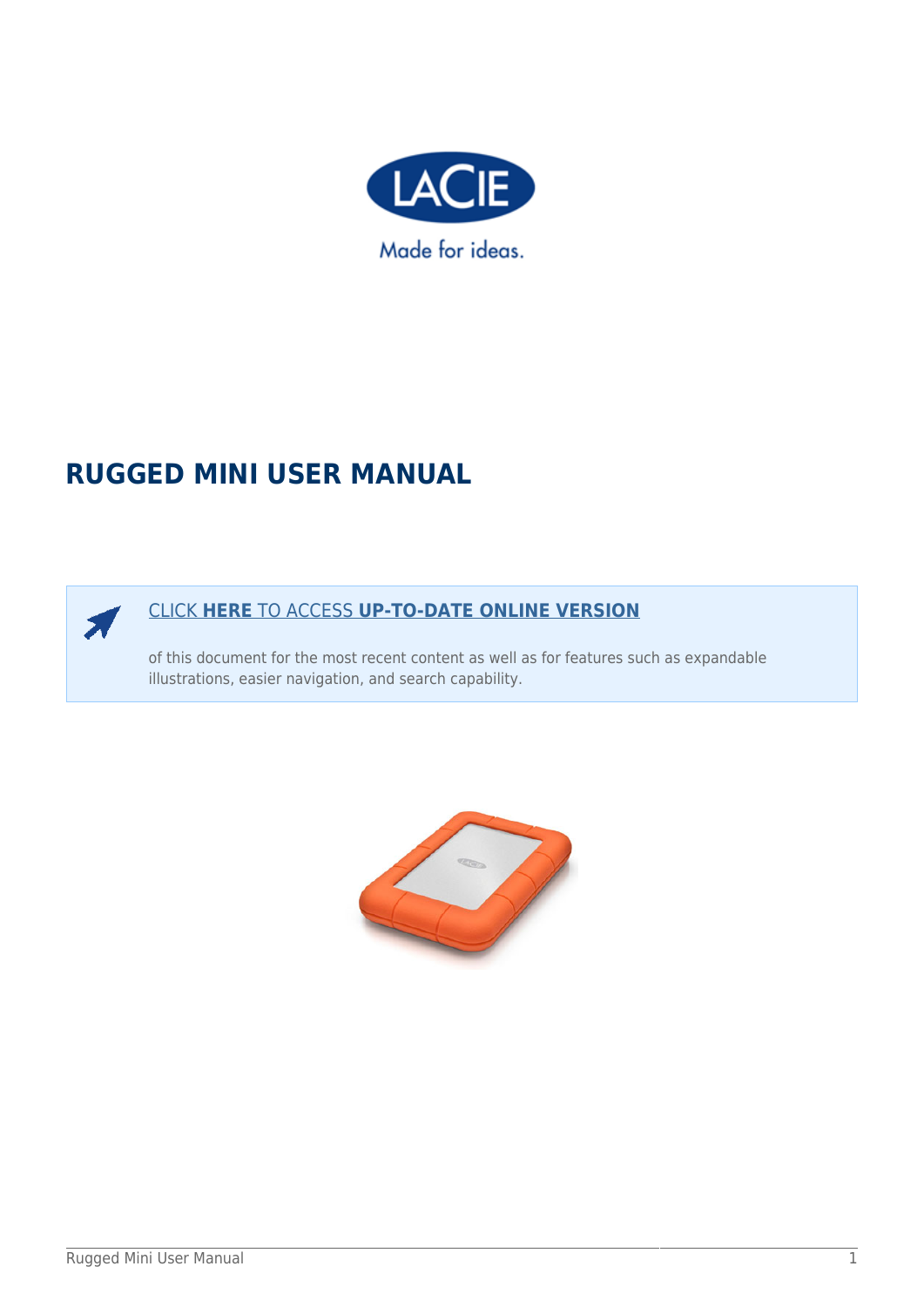# **INTRODUCTION**

Welcome to the User Manual for the Rugged Mini. The most portable of LaCie's field-tested mobile hard drive range, the Rugged Mini is also enhanced with cutting edge SuperSpeed USB 3.0 for lightning-fast transfer speeds. While its casing may be small and lightweight for easy travel, it still withstands bumps and drops of up to 1.2 meters. No matter where you take it, plug the Rugged Mini into a USB 3.0 port to transfer data with the fastest speeds on the market.



These pages will guide you through the process of connecting your LaCie product and will explain its features. If this manual doesn't answer your questions or if you are having trouble, consult the [Getting Help](http://manuals.lacie.com/en/manuals/rugged-mini/help) page.

## BOX CONTENT

Your box contains the following:

- LaCie Rugged Mini hard disk
- USB 3.0 cable (USB 2.0 and 1.1 compatible)
- Quick Install Guide (printed on packaging)

**Note:** A PDF of this User Manual and software utilities are pre-loaded on the drive.

**Important info:** Please save your packaging. In the event that the drive should need to be repaired or serviced, it must be returned in its original packaging.

## MINIMUM SYSTEM REQUIREMENTS

Your system must meet certain requirements in order for your LaCie product to function properly. For a list of these requirements, please refer to the product packaging or consult the product support web page at [www.lacie.com/support/](http://www.lacie.com/support/).

**Note:** For optimal performance, the drive must be connected to a USB 3.0 host port. Many laptops or desktop computers do not feature USB 3.0 ports. You can purchase a USB 3.0 PCI Express Card (for desktop computers) or a USB 3.0 ExpressCard 34 (for laptops) that will permit the maximum transfer speeds for which your LaCie USB 3.0 hard drive is capable.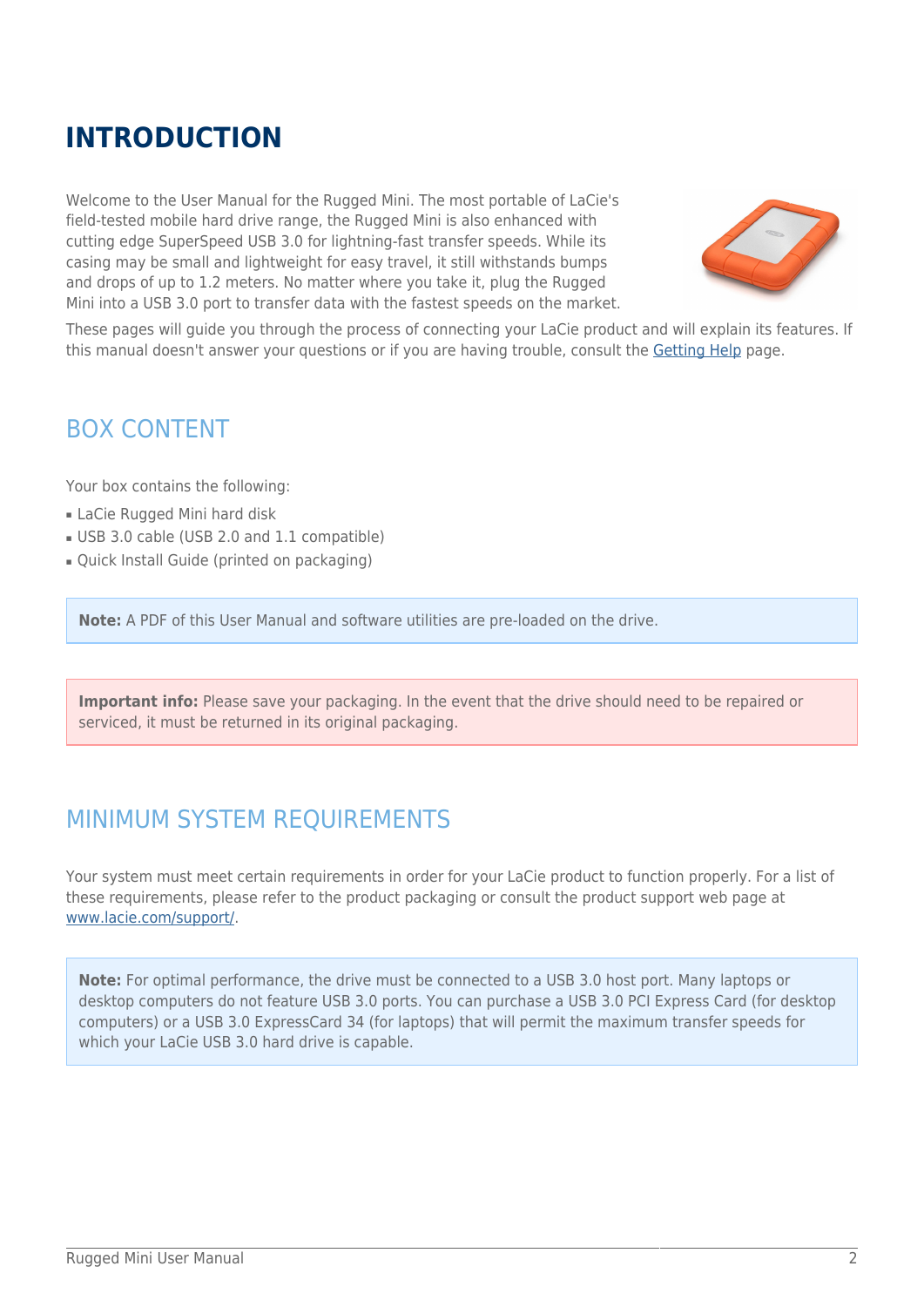# **CABLES AND CONNECTORS**

## USB 3.0

USB is a serial input/output technology for connecting peripheral devices to a computer. SuperSpeed USB 3.0 is the latest implementation of this standard, and it provides higher bandwidth and new power management features.

Transfer rates can attain up to 5 Gbits/s as opposed to USB 2.0's 480 Mbits/s. This means USB 3.0 is theoretically up to ten times faster than its predecessor.

Your LaCie drive is shipped with a SuperSpeed USB 3.0 cable to ensure maximum data transfer performance when connected to a compatible USB 3.0 port. The cable will also work when connected to a USB 2.0 or 1.1 port, but drive performance will be limited to their respective transfer rates.

| <b>Connector Face</b> | <b>Cable End</b> | <b>Cable End</b> | <b>Connector Face</b> |
|-----------------------|------------------|------------------|-----------------------|
| (to Computer)         | (to Computer)    | (to Hard Drive)  | (to Hard Drive)       |
|                       |                  |                  |                       |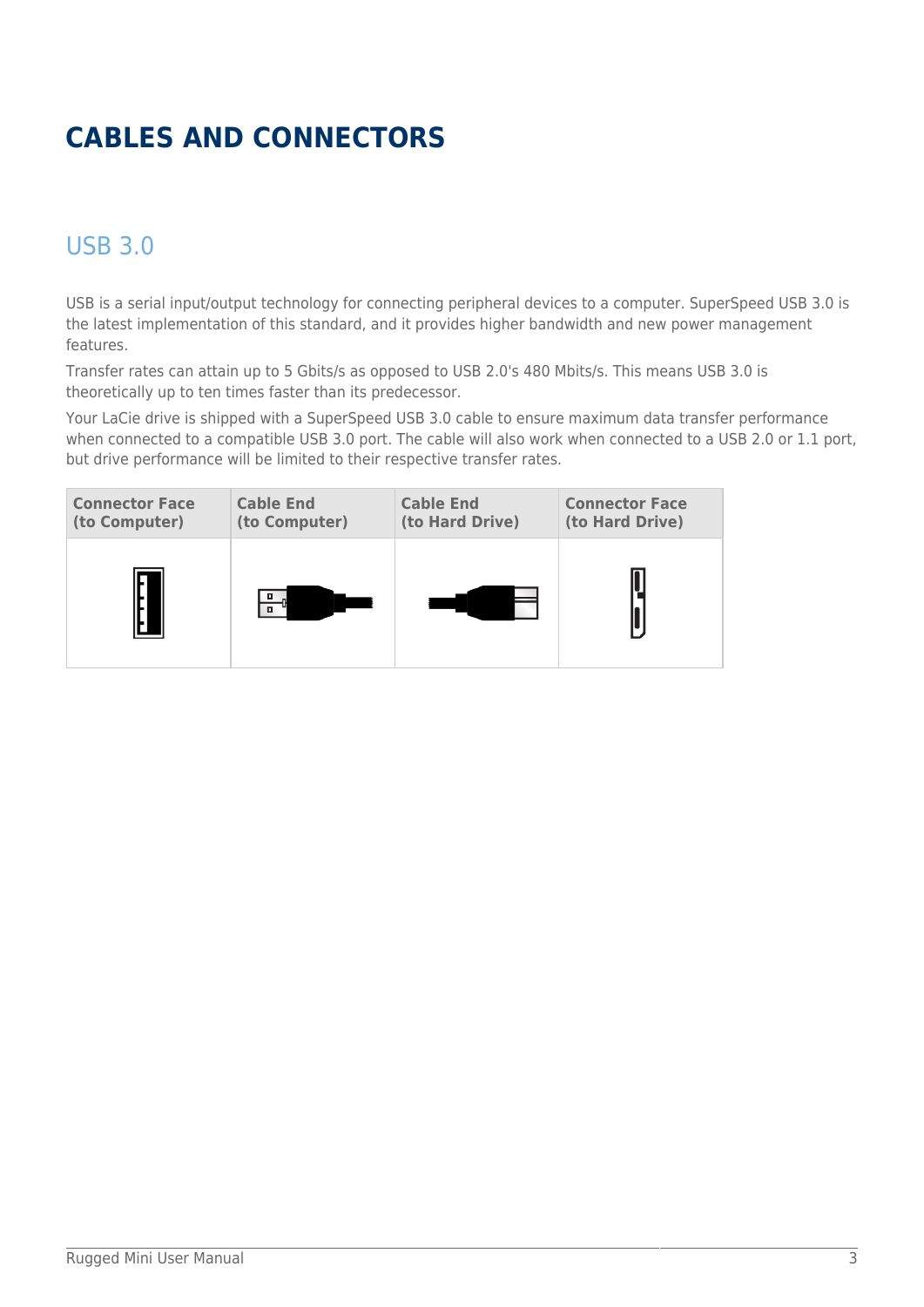## USB-Y CABLE

In the event that the USB bus on your computer does not provide the necessary power to operate your mobile LaCie hard disk, you can connect a USB-Y cable to the drive and to your computer's USB 3.0 or USB 2.0 ports to ensure adequate power. If a USB-Y cable is not included in the packaging, you can purchase one from [www.lacie.com/accessories/.](http://www.lacie.com/accessories)

| <b>Connector Face</b><br>(to Computer) | <b>Cable End</b><br>(to Computer) | <b>Cable End</b><br>(to Hard Drive) | <b>Connector Face</b><br>(to Hard Drive) |
|----------------------------------------|-----------------------------------|-------------------------------------|------------------------------------------|
|                                        | <b>Power</b>                      |                                     |                                          |
|                                        | п                                 |                                     |                                          |
|                                        |                                   |                                     |                                          |
|                                        | <b>Data</b>                       |                                     |                                          |

- 1. Attach the single connector end of the USB-Y cable to the back of your LaCie drive.
- 2. Attach the double connector end of the USB-Y cable to two USB ports on your computer.

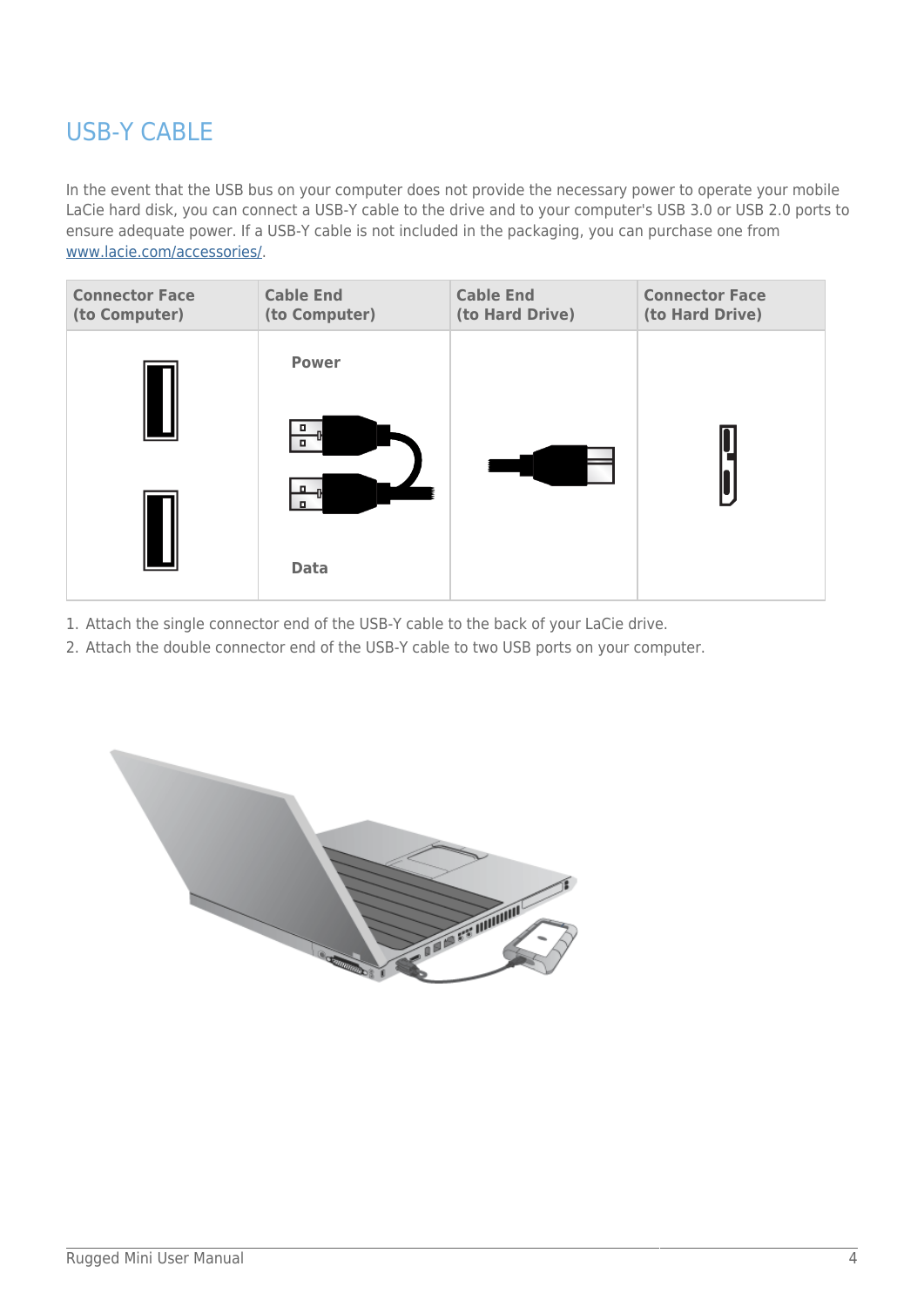# **GETTING CONNECTED**

Installing your LaCie hard drive is easy for all users thanks to LaCie Setup Assistant. Please follow the setup steps in the order they are given to ensure that your LaCie hard drive's volume mounts correctly on your computer.

## STEP 1 - CONNECT THE USB CABLE

1. Connect the USB cable from the drive to the computer.



2. The drive will mount on your computer.

**Technical note:** If the USB bus on your computer does not provide the necessary power to operate your LaCie device, you may require a USB-Y cable, which can be purchased from [www.lacie.com/accessories.](http://www.lacie.com/accessories) See [USB-Y Cable](http://manuals.lacie.com/en/manuals/rugged-mini/cables#usb-y-cable) for details.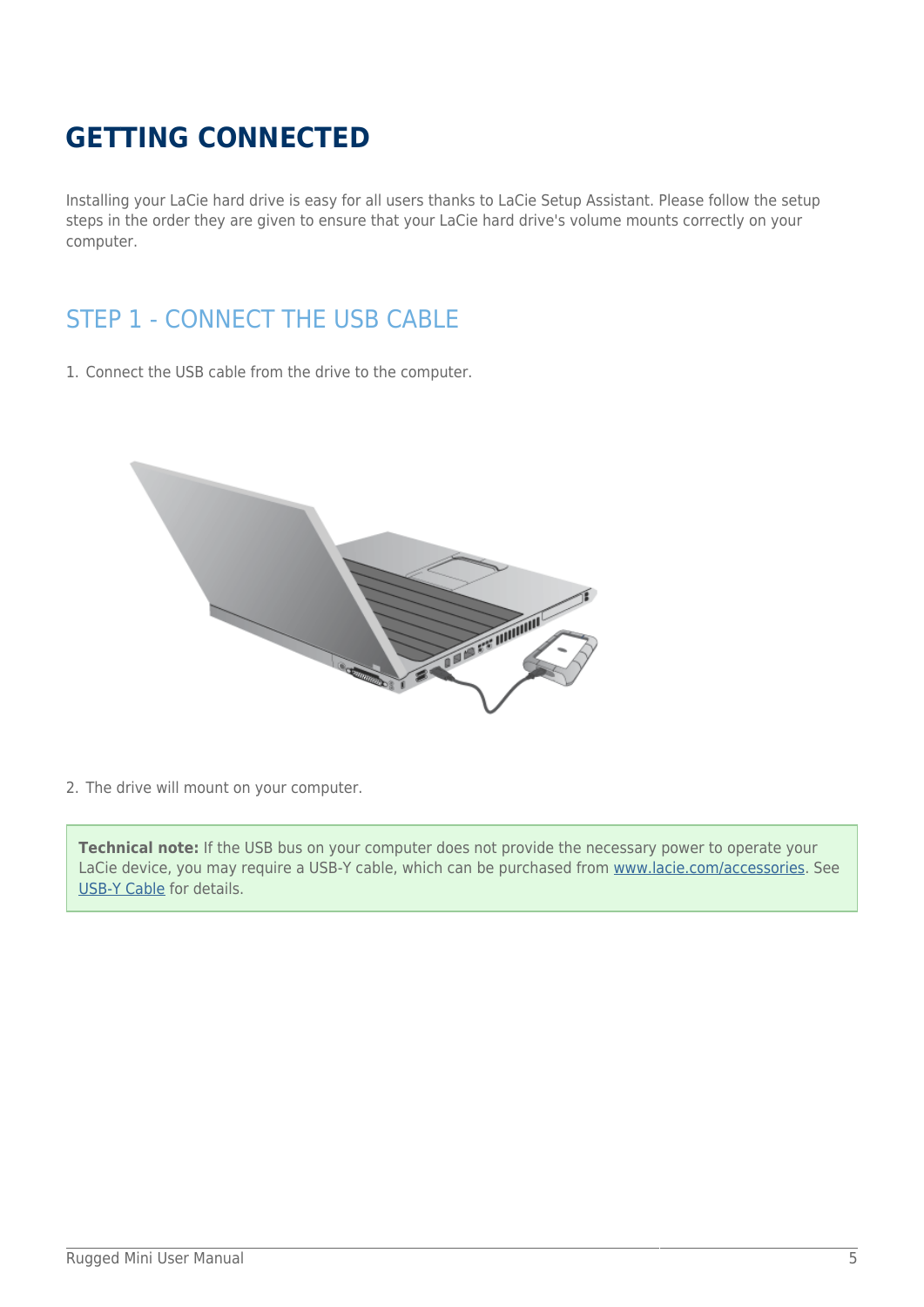STEP 2 - LAUNCH LACIE SETUP ASSISTANT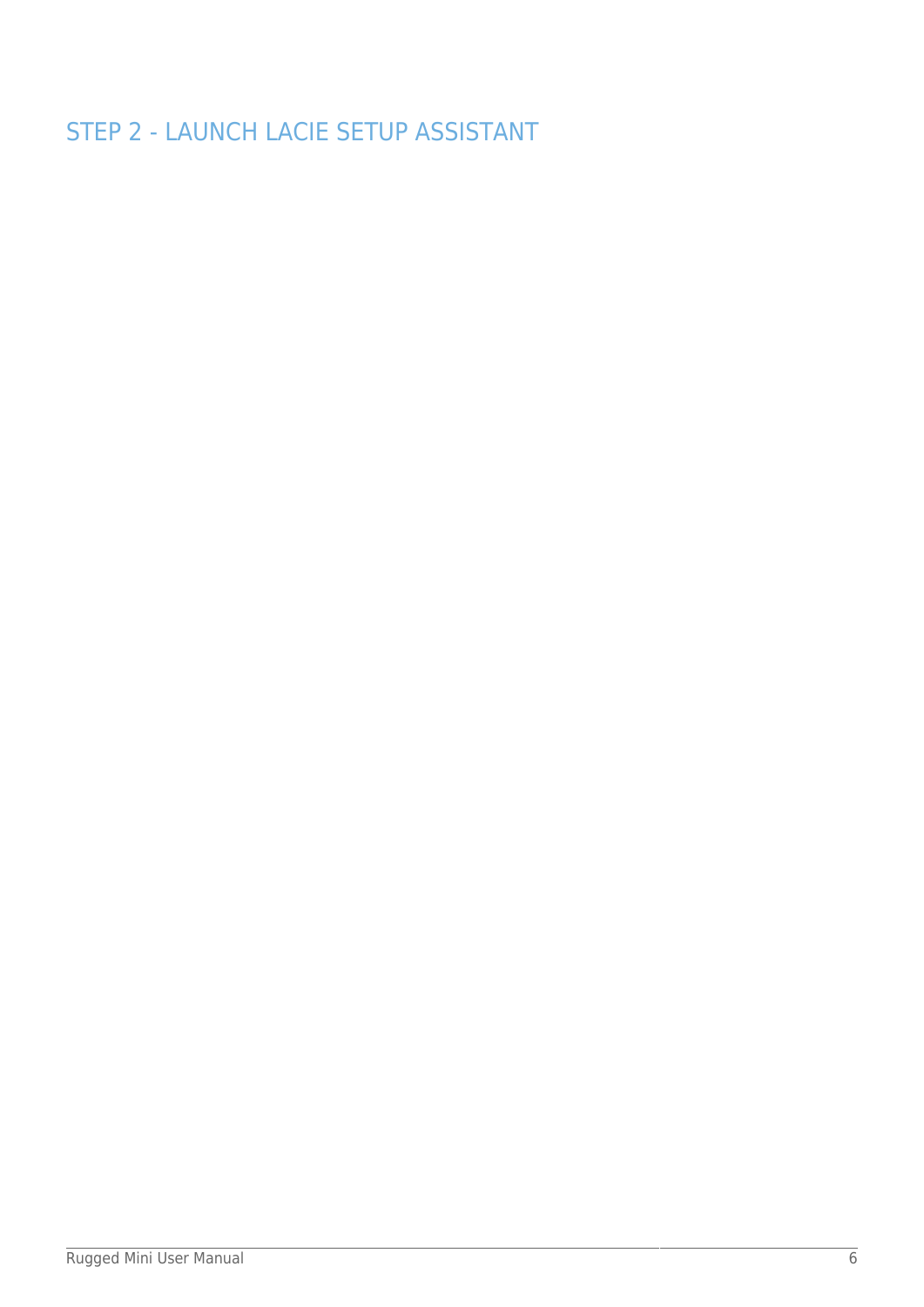## STEP 3 - INSTALL LACIE DESKTOP MANAGER (OPTIONAL)

Install LaCie Desktop Manager to manage your drive's advanced functionality. See [LaCie Desktop Manager](http://manuals.lacie.com/en/manuals/rugged-mini/lacie-desktop-manager) for details.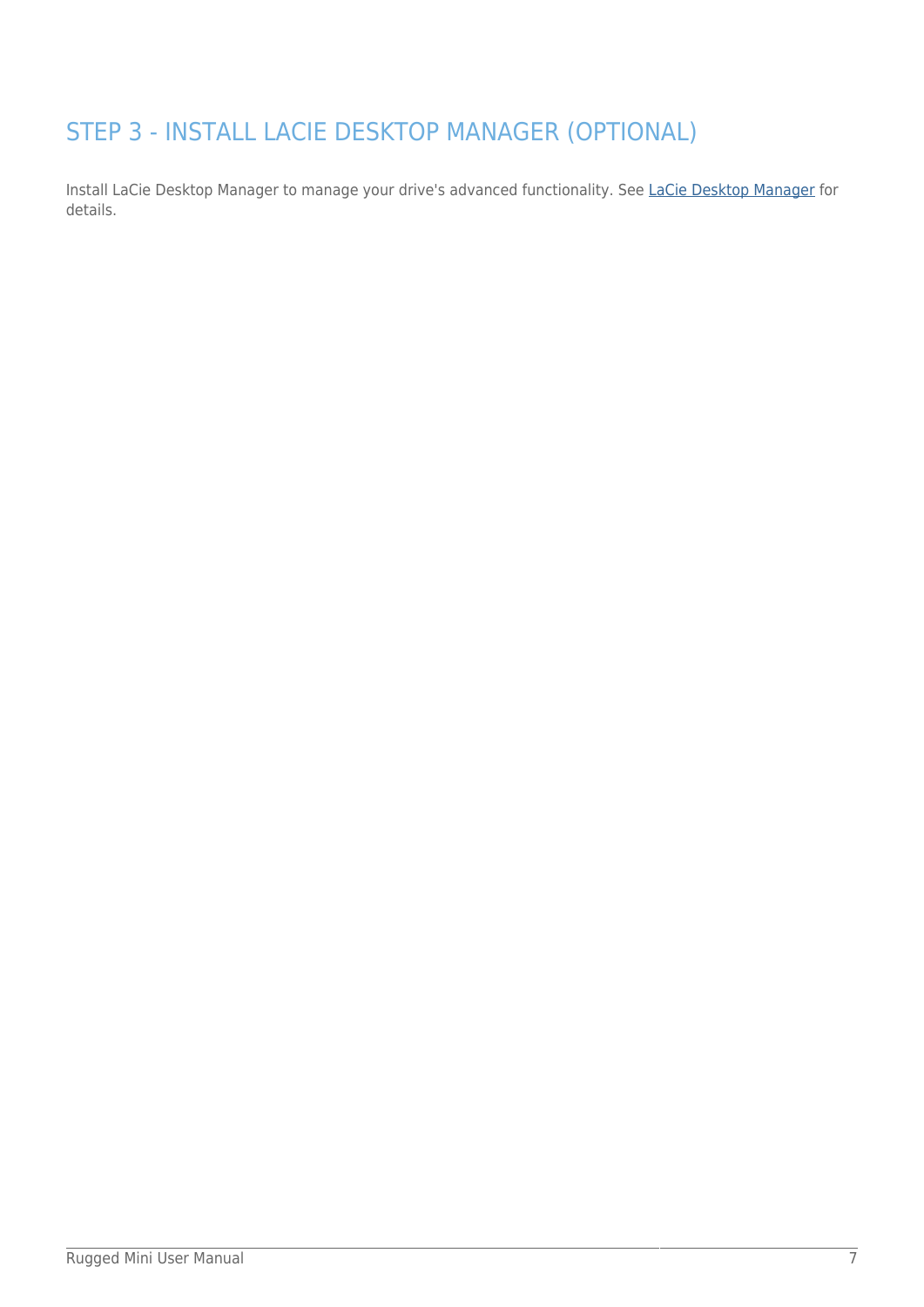# **LACIE DESKTOP MANAGER**

LaCie Desktop Manager unlocks the full potential of your LaCie hard drive. It will allow you to see advanced information on your drive and to configure **Eco Mode**.

**Note:** LaCie Desktop Manager is not compatible with all LaCie devices. Only compatible LaCie devices will appear in LaCie Desktop Manager.

## INSTALLING LACIE DESKTOP MANAGER

If LaCie Desktop Manager is not installed on your system (check your Windows Start Menu or Mac Applications folder), you can install it by double clicking the drive icon in **My Computer/Computer** (Windows) or on the **Desktop** (Mac), opening the **LaCie/Software** folder, then launching the installer located in the folder for your operating system.



When setup has completed, launch the LaCie Desktop Manager from the System tray (Windows) or the Menu bar (Mac).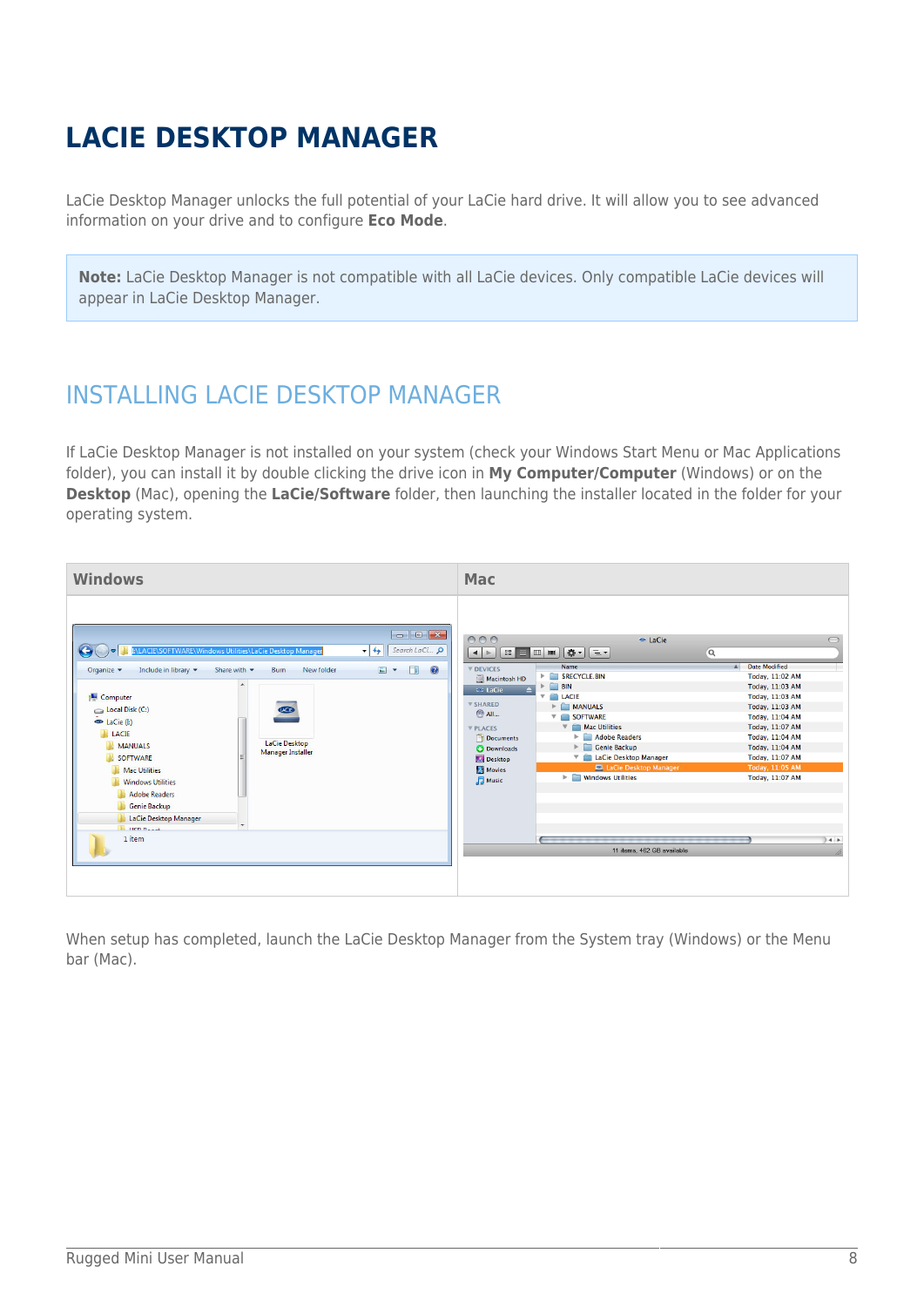| <b>Windows</b>                                                        | <b>Mac</b>               |
|-----------------------------------------------------------------------|--------------------------|
| 08:25<br>Ч<br>$U_1$ C <sub>1</sub> $\Theta$<br>I D<br>人<br>02/12/2009 | Wed 16:25 PM<br>る<br>- 9 |

**Note:** If you have manually formatted the drive using your operating system's disk utility instead of or after running the LaCie Setup Assistant, you will need to download the LaCie Desktop Manager from [www.lacie.com/support/](http://www.lacie.com/support/).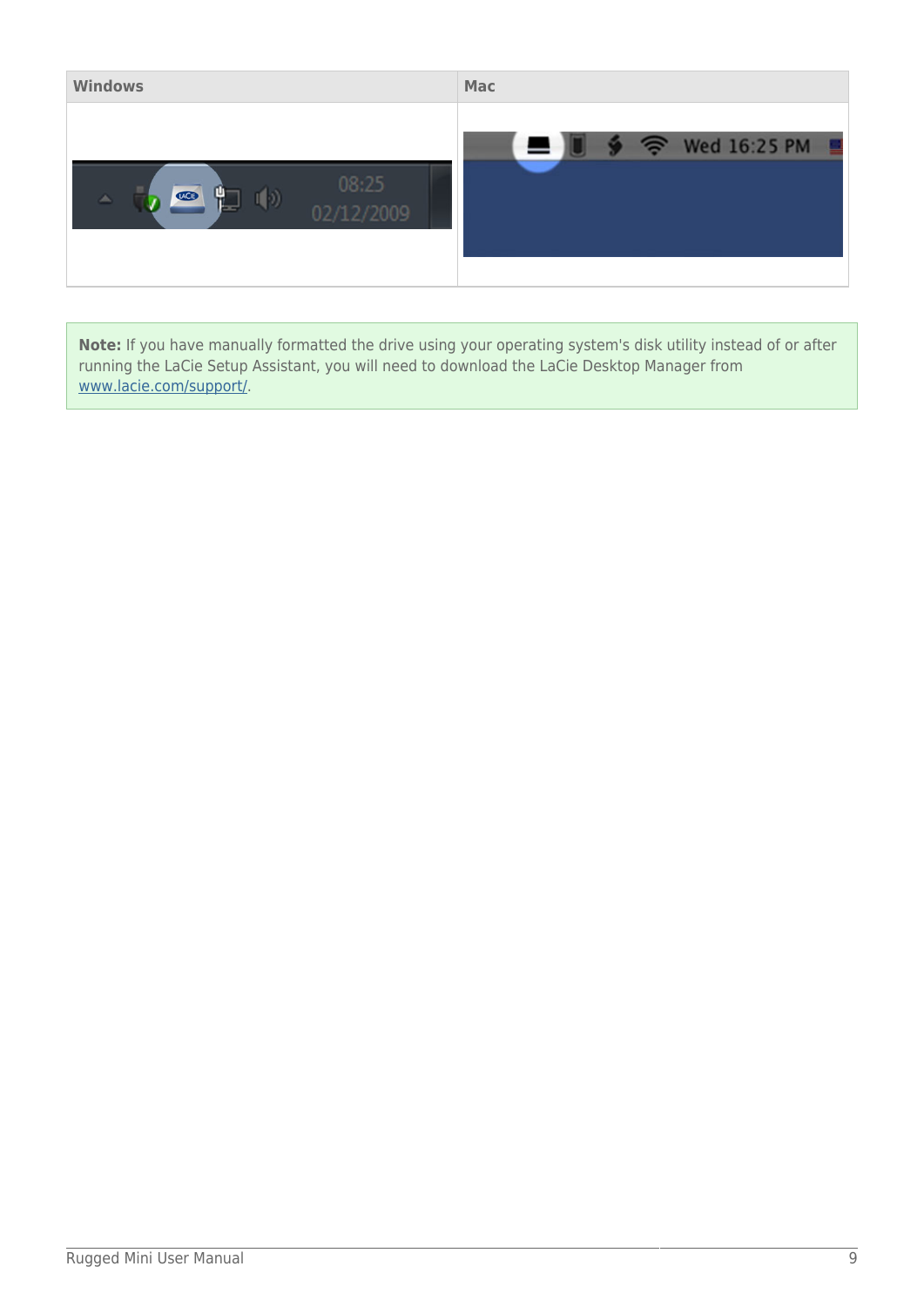## INFO TAB

When you run LaCie Desktop Manager, you will see that all compatible connected LaCie devices will appear in the left-hand column. Choose the drive you wish to manage and make sure the **Info** tab is selected. On this page you will see advanced information on your drive, such as device name, the internal hard disk serial number (not the LaCie product serial number), available capacity, connection type, etc.

You can also reformat the drive from this page.

**Caution:** If you click the **Reformat…** button and follow these steps, everything will be erased from the partition. If you have information that you want to protect or continue to use, back up this information before performing these steps.

| LaCie Desktop Manager |               |                                                                                                                             |             |
|-----------------------|---------------|-----------------------------------------------------------------------------------------------------------------------------|-------------|
|                       | ℗             |                                                                                                                             |             |
|                       | Info<br>Eco   |                                                                                                                             | Preferences |
|                       | General Info  | Device name:<br>LaCie Hard Dive                                                                                             |             |
| <b>LaCie</b>          |               |                                                                                                                             |             |
| Desktop Hard Disk     |               | Device model: Desktop Hard Disk                                                                                             |             |
|                       |               | Serial number: F6073xxxxxxx                                                                                                 |             |
|                       |               | Connection: usb                                                                                                             |             |
|                       | Capacity Info |                                                                                                                             |             |
|                       |               | Disk size: 1 TB *                                                                                                           | Reformat    |
|                       |               | Formated capacity: 931.51 GB                                                                                                |             |
|                       |               | Available: 31.23 GB                                                                                                         |             |
|                       |               | Used: 900.28 GB                                                                                                             |             |
|                       |               | * 1 GB = 1,000,000,000 bytes. Total accessible capacity varies depending upon operating environment (typically 5-10% less). |             |
|                       |               |                                                                                                                             |             |
|                       |               |                                                                                                                             |             |
|                       |               |                                                                                                                             |             |
|                       |               |                                                                                                                             |             |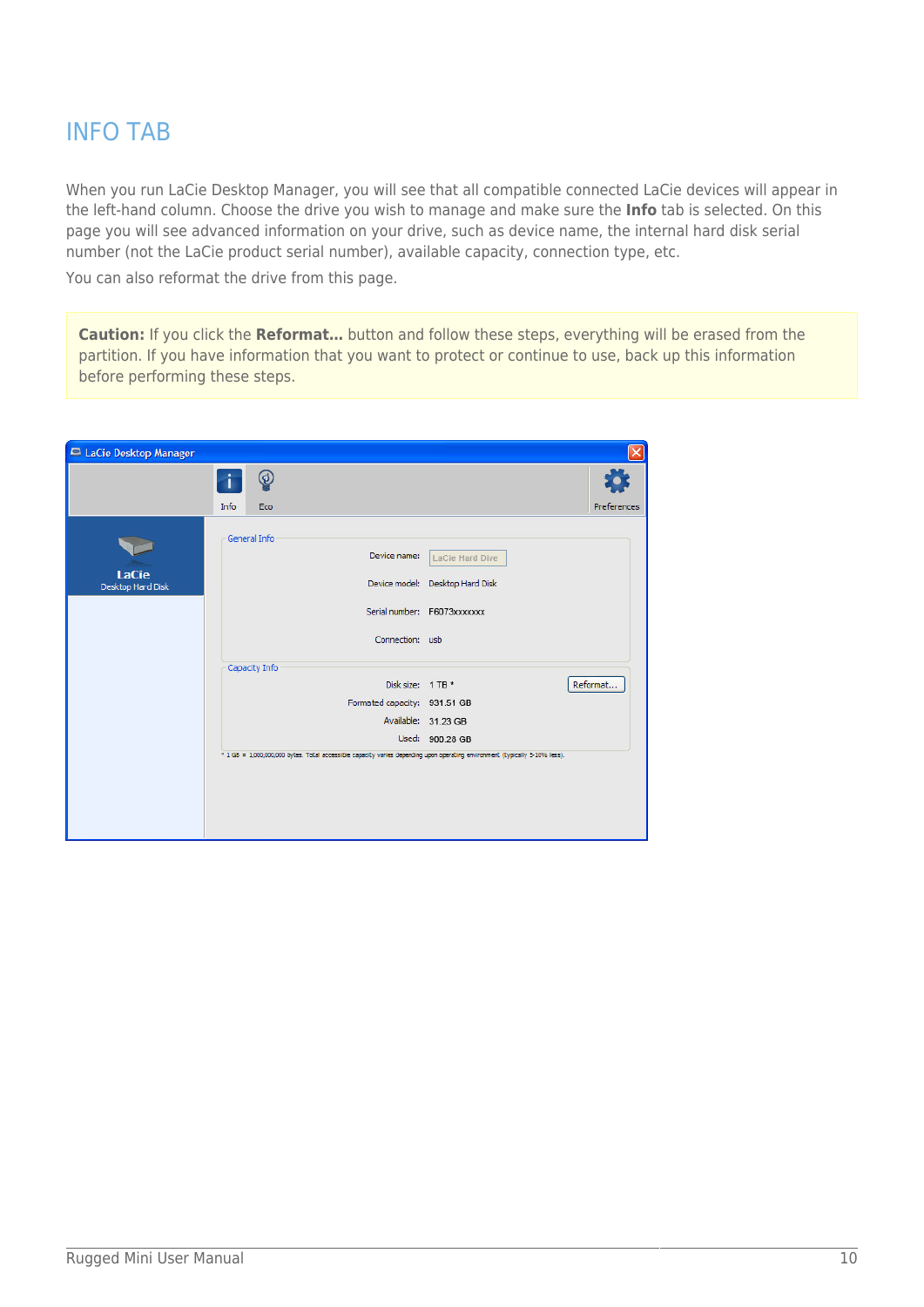## ECO TAB

By default, your drive will enter Eco Mode after **five minutes** of inactivity in order to conserve energy. To exit Eco Mode, simply access data on the drive and the disk will automatically restart. You can manage this feature using LaCie Desktop Manager. Click the **Eco** tab.

**Note:** If you don't see the Eco tab, your hard drive is incompatible with Eco mode. Check [www.lacie.com/support/](http://www.lacie.com/support/) for a product update which may allow your drive to benefit from this feature.

Unclick the **Automatic Standby due to Inactivity** box to turn off Eco Mode, or select a period of inactivity after which the drive will enter Eco Mode.

| LaCie Desktop Manager             |          |              |                                                                                                                                                |                                                                                                               |             |
|-----------------------------------|----------|--------------|------------------------------------------------------------------------------------------------------------------------------------------------|---------------------------------------------------------------------------------------------------------------|-------------|
|                                   | Info     | ♔<br>Eco     |                                                                                                                                                |                                                                                                               | Preferences |
| <b>LaCie</b><br>Desktop Hard Disk | Eco Mode | is accessed. | Enabling LaCie Eco Mode will conserve power consumption. The disk will remain in standby mode until it<br>Automatic Standby due to inactivity: | 1 Minute<br>Apply<br>×<br>1 Minute<br>2 Minutes<br>5 Minutes<br>10 Minutes<br>30 Minutes<br>1 Hour<br>2 Hours |             |

**Eco Mode and Mac OS X:** Based upon your LaCie hard drive, Eco Mode may be managed by Mac OS X. If prompted, please click on Energy Saver Settings to enter the System Preferences. Select "Put the hard disk(s) to sleep when possible" to conserve energy.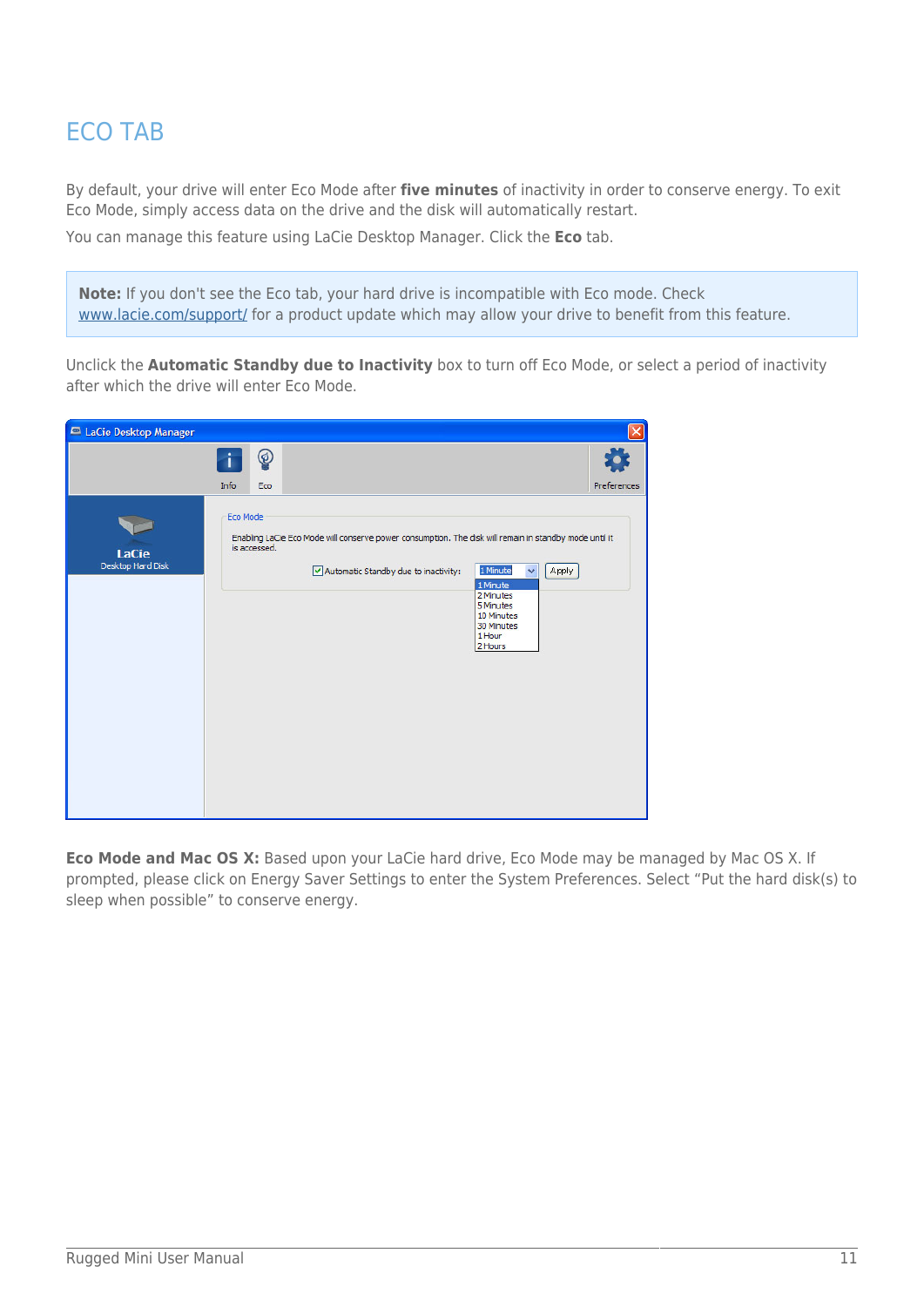## UNINSTALL LACIE DESKTOP MANAGER

### Mac Users

Click the LaCie Desktop Manager icon in the menu bar, then select **Preferences**. In the window that opens, click **Uninstall LaCie Desktop Manager**.

### Windows Users

Use Windows' Control Panel to uninstall LaCie Desktop Manager. For detailed instructions from Microsoft, see here: [Windows 7](http://windows.microsoft.com/en-US/windows7/Uninstall-or-change-a-program) | [Windows Vista](http://windows.microsoft.com/en-US/windows-vista/Uninstall-or-change-a-program)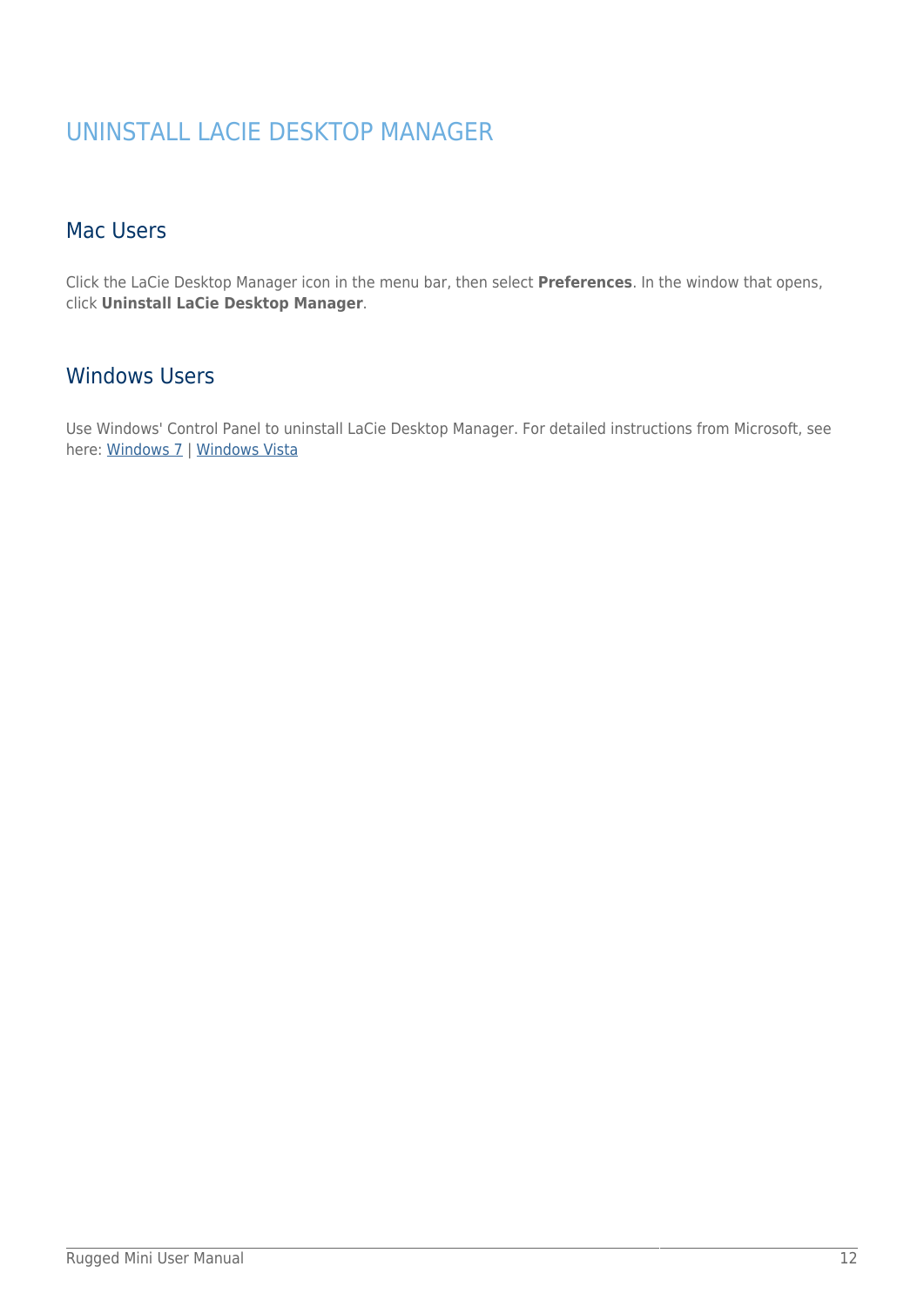# **UNMOUNTING YOUR DRIVE**

USB, FireWire, Thunderbolt, and eSATA external devices feature "plug & play" connectivity, which means that your LaCie storage can be connected and disconnected while the computer is running. To prevent failures, however, it is important to follow these steps when disconnecting your device.

## WINDOWS XP USERS

From the System Tray (located in the lower right-hand side of your screen), click the Eject icon (a small green arrow over a hardware image). A message will appear, listing the devices the Eject icon controls (it should say, "Safely remove…"). Click on the LaCie storage device in this prompt.



This message will appear: "Safe to Remove Hardware" (or similar). It is now safe to disconnect the device.

## WINDOWS VISTA & WINDOWS 7 USERS

From the System Tray (located in the lower right-hand side of your screen) click on the plug icon (note the white check mark inside a green circle).



A message will appear, detailing the devices that may be safely unmounted.

Select **Eject** for the device you wish to unmount. A message will appear notifying you that it is safe to remove it.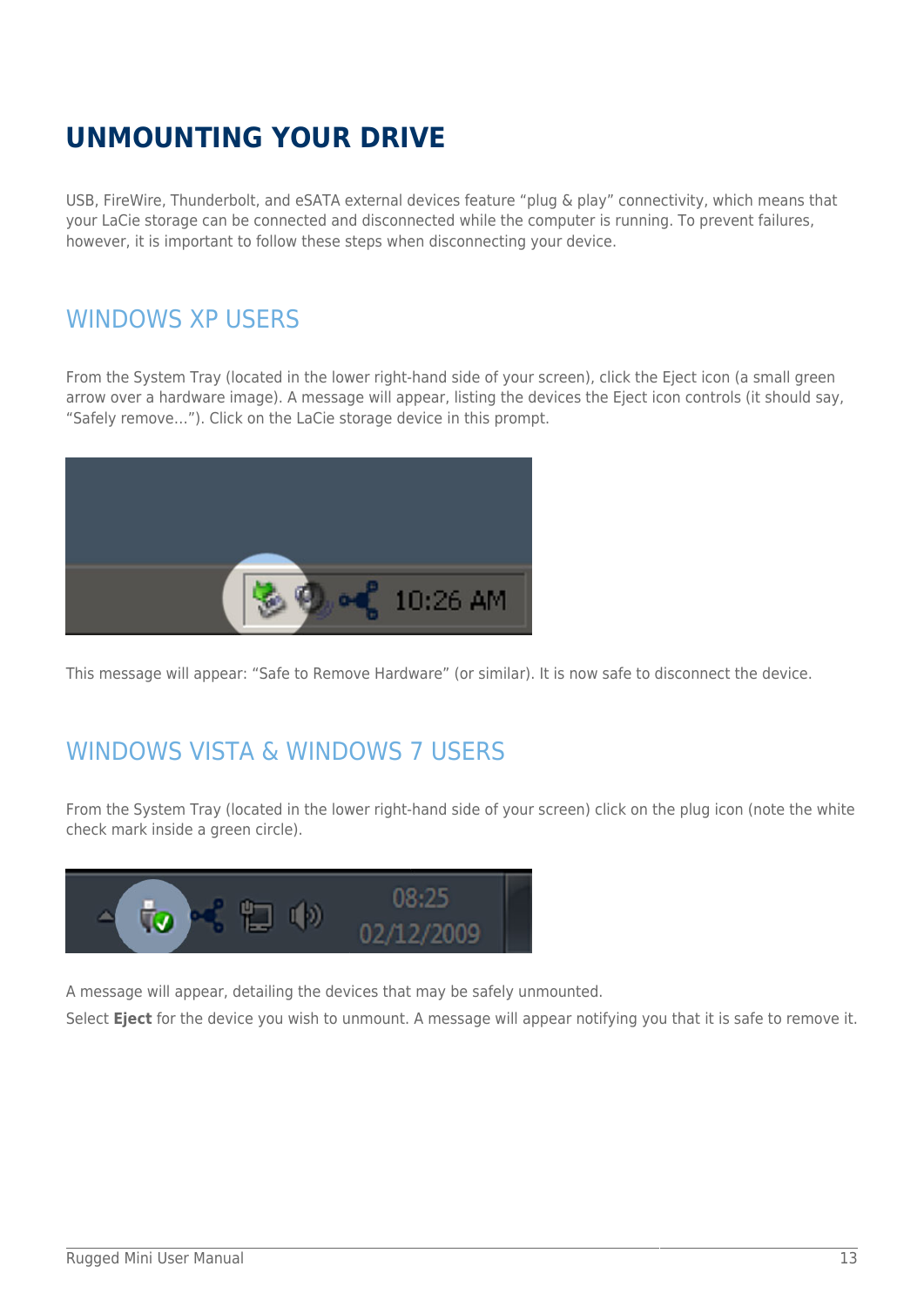

## MAC USERS

Drag the storage device icon to the Trash. (The icon pictured below is a generic USB device icon. Your LaCie storage may be represented by an icon that looks like the device itself.)



When the icon disappears from the desktop, the storage device can be disconnected.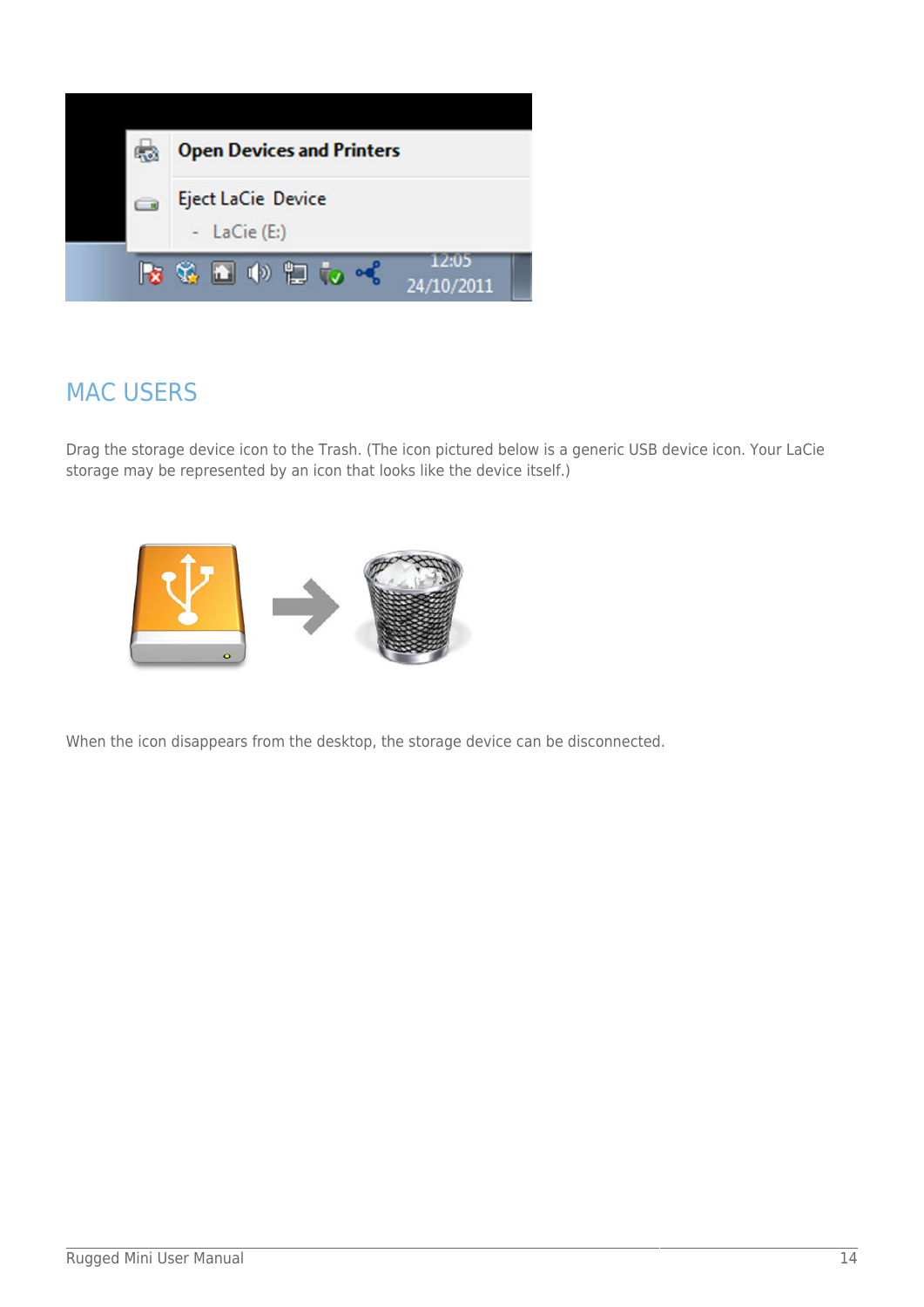# **OPTIONAL FORMATTING AND PARTITIONING**

Standard LaCie storage devices will prompt you to run LaCie Setup Assistant when they are first connected to a computer (Windows or Mac). LaCie Setup Assistant helps you to quickly format the storage device according to your needs.

Please read the information below carefully if you:

- Abort LaCie Setup Assistant while it is formatting.
- Wish to reformat your storage device after LaCie Setup Assistant has successfully completed.
- Own a LaCie storage device that does not feature Setup Assistant (for example, select LaCie USB Keys).

## ABOUT FILE SYSTEM FORMATS

### Windows Users

**FAT 32:** FAT is an acronym for File Allocation Table, which dates back to the beginnings of DOS programming. Originally, FAT was only 16 bits, but after the second release of Windows 95 it was upgraded to 32 bits, hence the name FAT 32. In theory, FAT 32 volume sizes can range from less than 1MB all the way to 2TB.

It is the native file system of Windows 98 and Windows Me, and is supported by Windows 2000, Windows XP, Windows Vista, and Windows 7. When FAT 32 is used with Windows 2000, Windows XP, Windows Vista, and Windows 7 however, volume size is limited to 32GB (by the Windows partition utility, i.e. Disk Manager), and the individual file size is limited to 4GB.

**NTFS:** This acronym stands for New Technology File System, and it is the native file system for Windows NT, 2000, XP, Vista, and 7. NTFS offers several features that are not available with FAT 32: file compression, encryption, permissions, auditing, and mirroring drives. The minimum supported volume size for NTFS is 10MB with a maximum of 2TB when initialized in the MBR format. The more recent GPT format does not assign limits to file or partition sizes. Volumes created in NTFS are native read and write for Windows NT, 2000, XP, Vista, and 7. Earlier versions of Windows and Mac OS X 10.5 or higher may read and write to the NTFS partitions with the help of third-party drivers.

See the table below for a comparison of NTFS and FAT 32.

#### **Windows File System Formats**

#### **Use NTFS if:**

…you will be using the storage device only with Windows XP, Vista, and 7 since performance will be enhances when compared to FAT 32. This file system is compatible in read-only mode with Mac OS 10.3 and higher.

#### **Use FAT32 if:**

…you will be using your storage device with both Windows and Mac computers. Maximum single file size is limited to 4GB.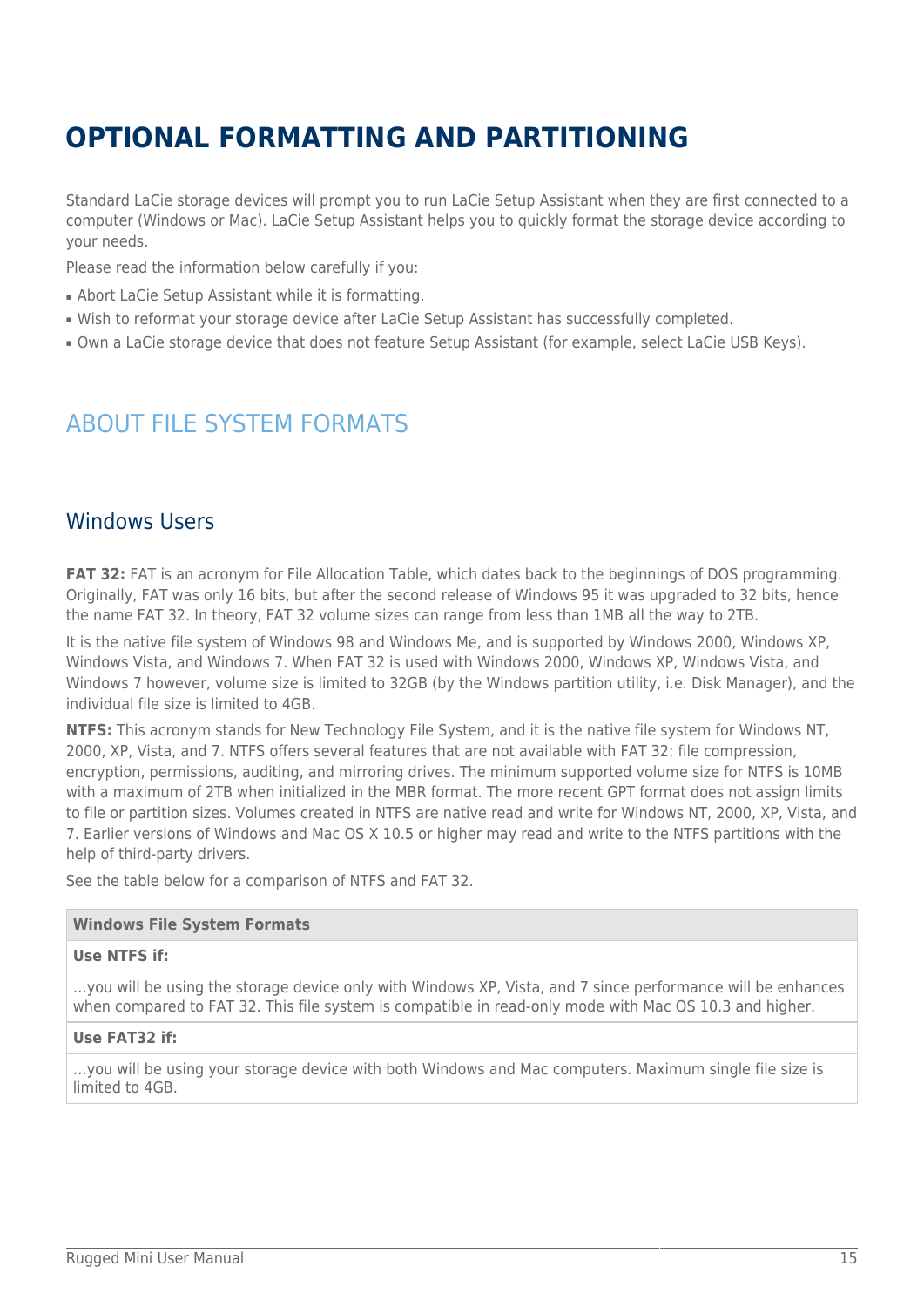### Mac Users

You may customize the storage device by reformatting and/or partitioning it with separate file system formats. For optimal performance in Mac OS environments, format and partition the storage device as one large Mac OS Extended volume.

Mac OS Extended (HFS+): Mac OS Extended refers to the file system used by Mac OS X. HFS+ represents an optimization of the older HFS file system by using hard disk space more efficiently. With HFS+, you are no longer limited by block size.

**MS-DOS File System (FAT 32):** This is the Microsoft file system, more typically known as FAT 32. Use FAT 32 if you are going to be sharing your LaCie storage device between Mac and Window computers.

See the table below for a comparison between HFS+ and FAT 32 (MS-DOS).

#### **Mac File System Formats**

#### **Use HFS+ if:**

…you will be using the storage device on Macs only. Performance will be enhances when compared to FAT 32. HFS+ is NOT compatible with Windows OS.

#### **Use FAT32 if:**

…you will be using your storage device with both Windows and Mac computers. Maximum single file size is limited to 4GB.

## FORMATTING INSTRUCTIONS

The steps listed below will help you to format and partition a storage device. For more information on choosing the optimal file format, refer to **About File System Formats**.

**Caution:** Formatting will erase everything on the storage device. **LaCie highly recommends that you back up all data on your storage device before performing the steps below. LaCie is not responsible for any data lost due to formatting, partitioning, or using a LaCie storage device.**

**Important Info:** Formatting the **LaCie** partition will delete the included User Manual and utilities. Please copy all data, including documentation and software from LaCie, before formatting your storage device. User Manuals and select software may also be downloaded from [www.lacie.com/support/](http://www.lacie.com/support/).

**Note:** Refer to your operating system's documentation for more information on reformatting and partitioning your storage device.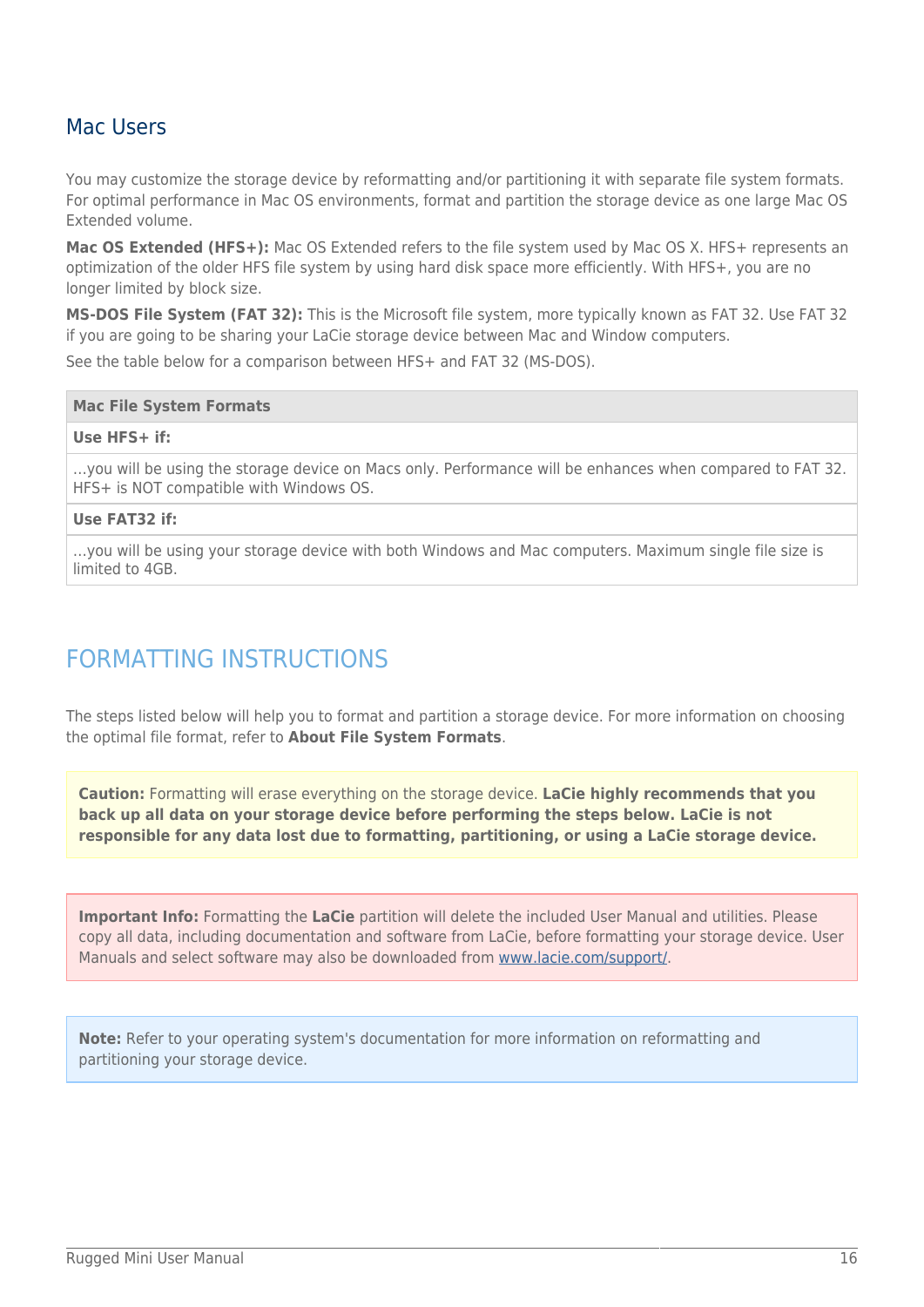### Windows Users

**Technical Note on volumes larger than 2TB:** Windows XP 32-bit - This version of Windows will not recognize volumes larger than 2TB; Windows XP x64, Vista and 7 - All of these versions of Windows can recognize volumes greater than 2TB. However, disks must be converted to the GPT file system before partitions greater than 2TB can be created. To do this, go to Windows Disk Management and right-click on the disk. Select **Convert to GPT**. You may now create partitions greater than 2TB.

- 1. Make sure the storage device is connected to and mounted on the computer.
- 2. Right-click on **Computer** and choose **Manage**. From the Manage window select **Disk Management**.
- 3. From the list of storage devices in the middle of the Disk Management window, locate your LaCie device.
- 4. By default, a partition is already created on the device with LaCie software utilities. Follow your operating system instructions to reset the existing partition.
- 5. To create a new partition, select **New Simple Volume**. Follow the on-screen instructions when the New Simple Volume Wizard appears.

### Mac Users

- 1. Make sure the storage device is connected to and mounted on the computer.
- 2. Select **Utilities** from the **Go** menu in the Finder menu bar.
- 3. In the Utilities folder, double-click **Disk Utility**.

Disk Utility will display the message **Select a disk, volume, or image**. All connected storage devices, partitions, or disk images will be displayed in this column. Storage devices in this column may have multiple listings. The top name is the name of the physical device's manufacturer, and includes the formatted capacity.

- 4. Select the storage device in the left-hand column.
- 5. Click the **Erase** tab.
- 6. Choose a format from the drop-down window. See **About File System Formats** for more information on choosing a file format.
- 7. Give the volume a name.
- 8. Click **Erase…** and confirm your selection in the popup window.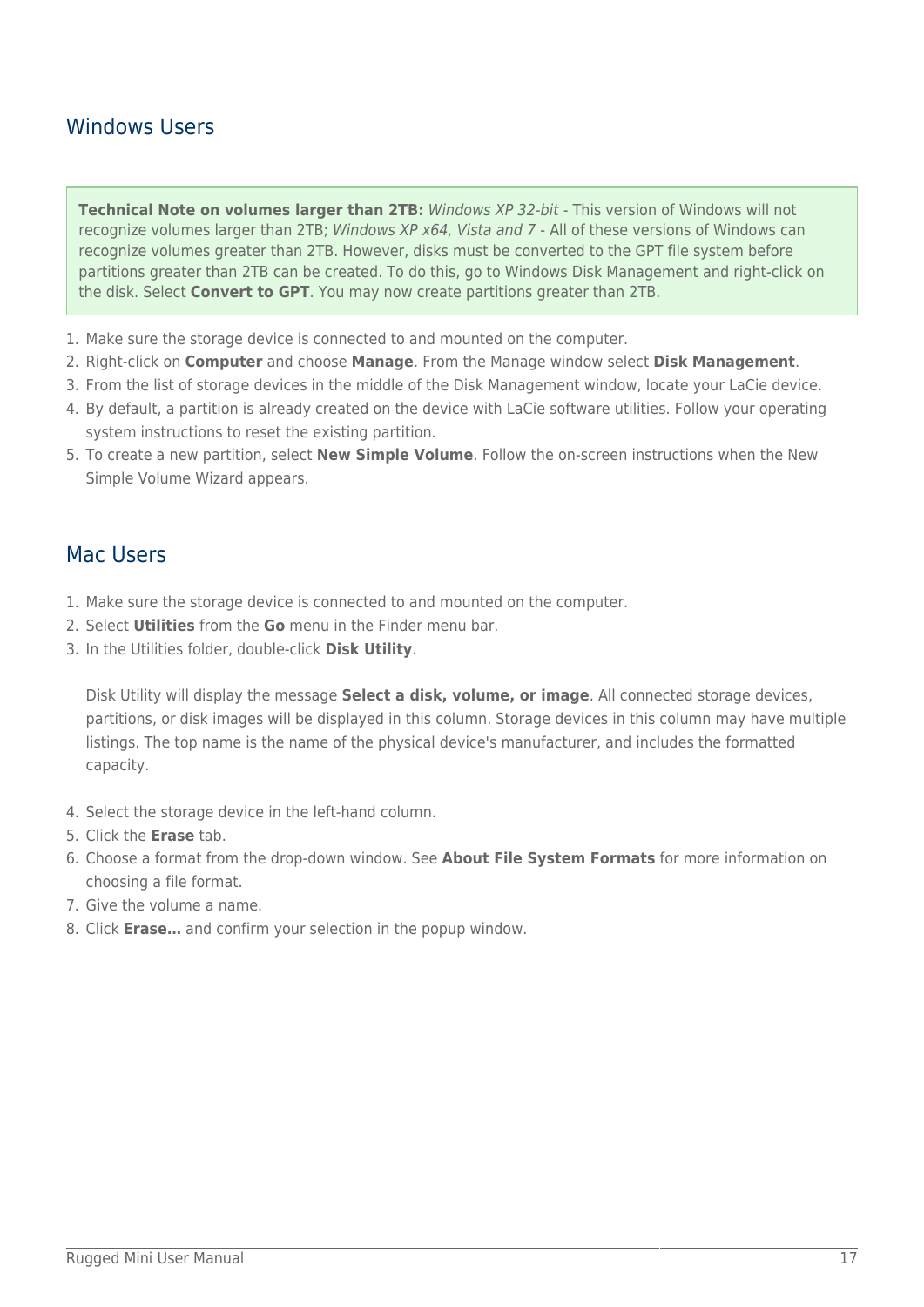# **GETTING HELP**

If you are having problems with your LaCie product, consult the table below for a list of available resources.

|   | <b>Order Source</b>       | <b>Description</b>                                                                            | <b>Location</b>                                                                                                     |
|---|---------------------------|-----------------------------------------------------------------------------------------------|---------------------------------------------------------------------------------------------------------------------|
|   | Quick<br>Install<br>Guide | Concise steps to<br>follow for getting your<br>product up and<br>running                      | Either a printed leaflet or accessory box and included in the<br>product box, or download PDF from the product page |
|   | Support<br>Pages          | Includes interactive<br>troubleshooting<br>topics for most<br>common problems                 | www.lacie.com/support/, select your product, then click the<br>"Troubleshooting" tab                                |
| 3 | User<br>Manual            | Includes common<br>troubleshooting<br>topics                                                  | See Troubleshooting Topics below                                                                                    |
| 4 | Customer<br>Support       | Create an account on<br>lacie.com, register<br>your product, and fill<br>out a support ticket | Create an account here:<br>www.lacie.com/us/mystuff/login.htm?logout&rtn=mystuff                                    |

**Note:** LaCie is dedicated to providing high quality products that enrich the lives of our customers. To help LaCie offer the best customer support, we encourage you to create an account and register your product at [www.lacie.com/us/mystuff/login.htm? logout&rtn=mystuff](http://www.lacie.com/us/mystuff/login.htm? logout&rtn=mystuff). You can give us important feedback as well as receive updated information on your LaCie device.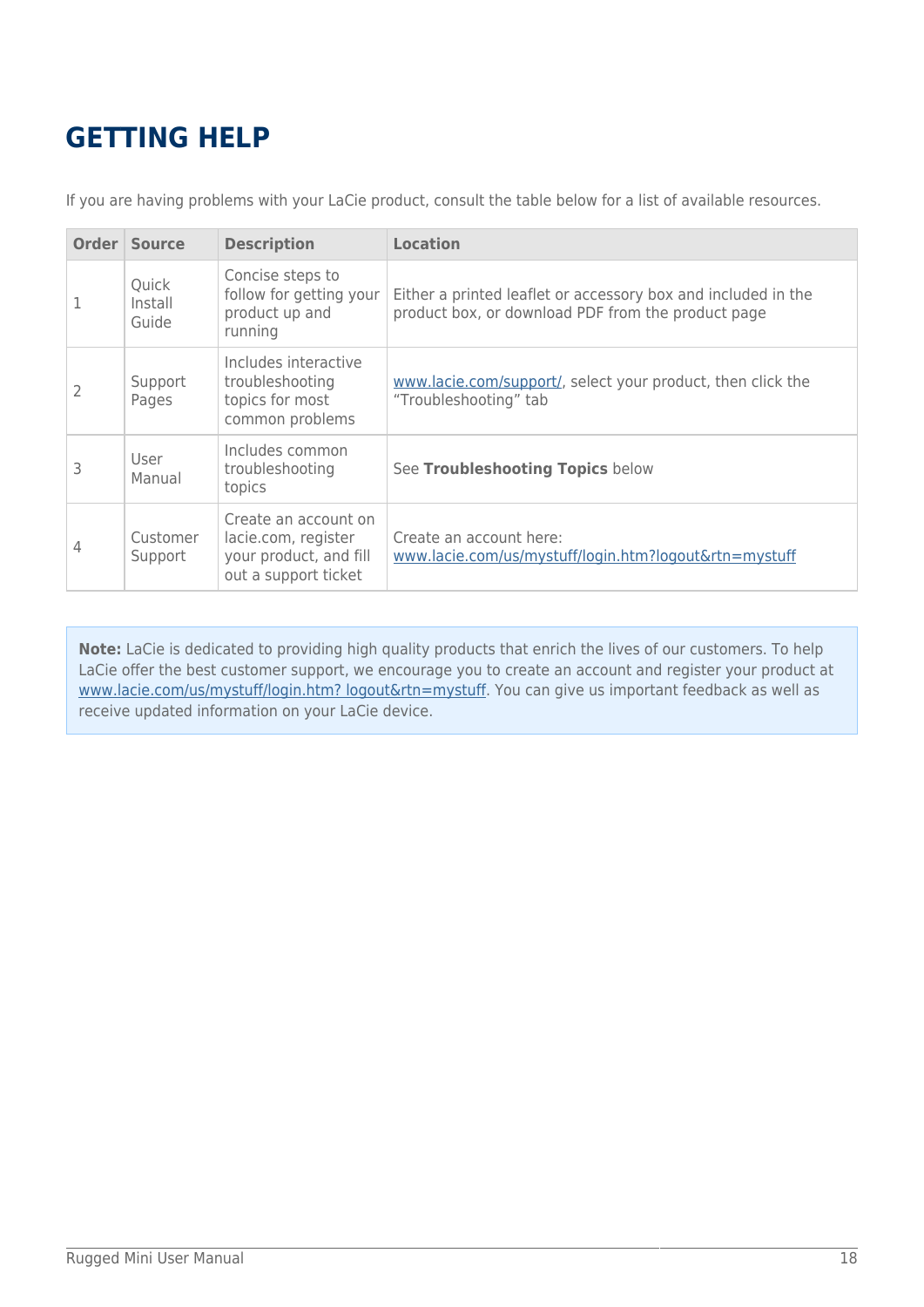## TROUBLESHOOTING TOPICS

**Note:** Interactive troubleshooting, a highly effective way to resolve problems with your product, is available from [www.lacie.com/support/](http://www.lacie.com/support/). Select your product, then click the "Troubleshooting" tab.

### All Users

#### Problem: My file transfers are too slow.

Q: Are there other USB devices connected to the same port or hub?

A: Disconnect any other USB devices and see if the drive's performance increases.

Q: Is the drive connected to a USB 2.0 port on your computer or hub?

A: If your drive is connected to a USB 2.0 port or hub, this is normal. A SuperSpeed USB 3.0 device can only operate at USB 3.0 performance levels when it is connected directly to a USB 3.0 port or hub. Otherwise, the USB 3.0 device will operate at the slower USB transfer rates. Consider buying a USB 3.0 PCI Express Card (for desktop computers) or an ExpressCard 34 (for laptops) to allow your computer to achieve full USB 3.0 transfer speeds.

Q: Is the drive connected to a SuperSpeed USB 3.0 port on your computer?

A: Check to see that the SuperSpeed USB 3.0 drivers for both your host bus adapter and device have been installed correctly. If in doubt, uninstall the drivers and re-install them.

Q: Does your computer or operating system support SuperSpeed USB 3.0?

A: Please refer to the product packaging or consult the product support web page at [www.lacie.com/support/](http://www.lacie.com/support/) to check the minimum system requirements.

Q: Is your computer's internal hard drive limiting transfer speeds?

A: If your computer has a low-performance internal hard drive (typically a notebook or netbook computer), it will limit the transfer speed since the internal drive's transfer speed will be significantly less than that of the LaCie USB 3.0 hard disk.

Q: What do I do if I lose my USB 3.0 cable?

A: You can purchase a replacement cable from [www.lacie.com/accessories/](http://www.lacie.com/accessories/). Alternatively, you can use a USB 2.0 cable, but in this case your transfer speeds will be limited to USB 2.0 speeds.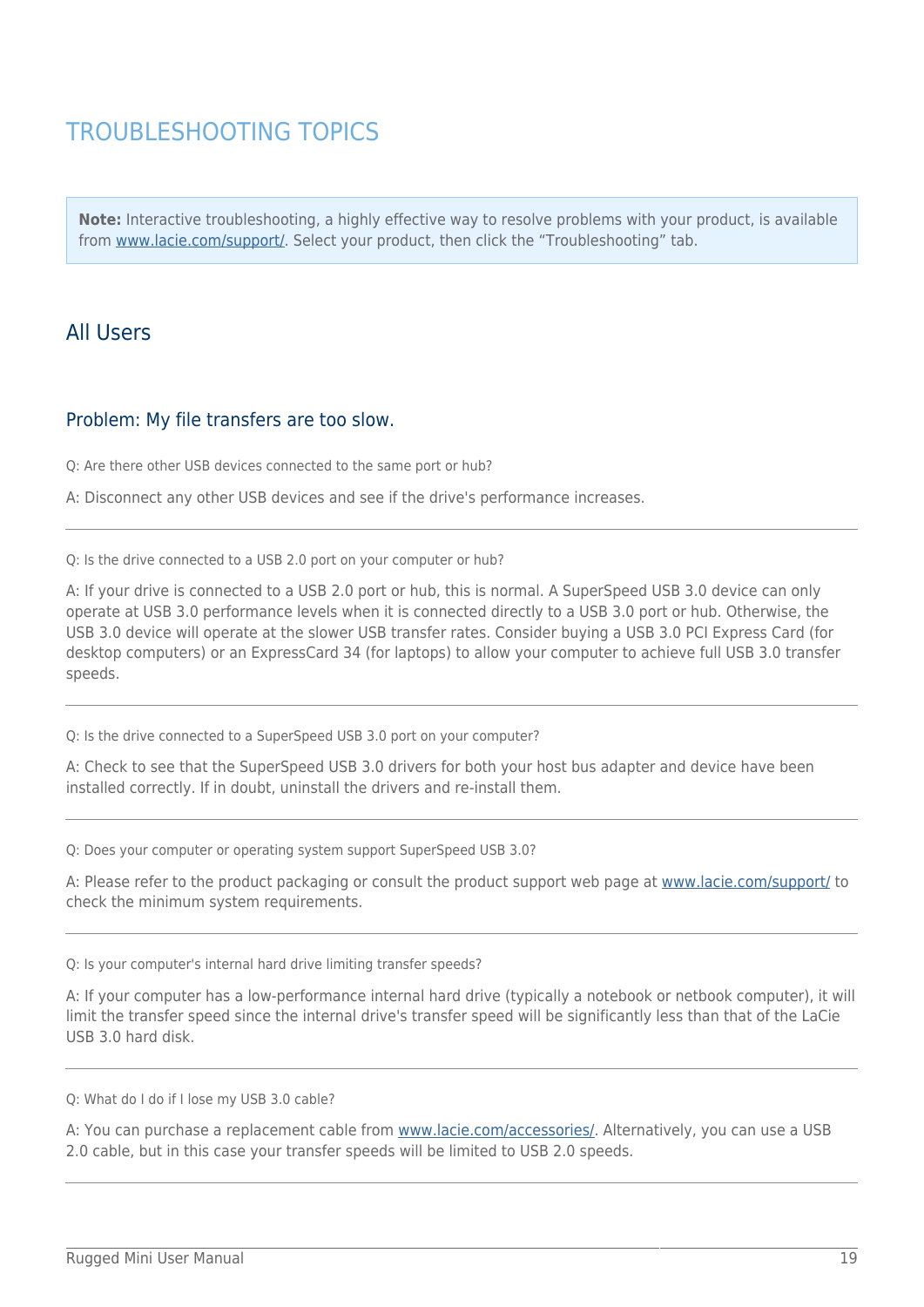#### Problem: I'm receiving file transfer error messages.

Q: Did you get an "Error -50" message while copying to a FAT 32 volume?

A: When copying files or folders from a computer to a FAT 32 volume, certain characters cannot be copied. These characters include, but are not limited to:

 $? < > / \;$ 

Check your files and folders to ensure that these types of characters are not being used. The easiest solution is to check for incompatible characters in file names, change them, then resume file transferring.

If this is a recurrent problem or you can't find the files with incompatible characters, consider reformatting the drive to NTFS (Windows users) or HFS+ (Mac users). See [Optional Formatting and Partitioning](http://manuals.lacie.com/en/manuals/rugged-mini/formatting).

Q: Did you get an error message telling you that the drive has been disconnected when coming out of sleep mode?

A: Simply ignore this message. The drive will remount to the desktop. LaCie drives conserve power by spinning down when you set your computer to sleep mode, and when the computer is awoken from sleep, it may not give the drive enough time to spin-up from its sleep mode.

### Mac OS X Users

#### Problem: The drive icon doesn't appear on my desktop.

Q: Are both ends of the USB cable firmly attached?

A: Check both ends of the USB cable and make sure that they are fully seated in their respective ports. Try disconnecting the cable, waiting 10 seconds, and then reconnecting it, or trying a different USB cable. If the drive is still not recognized, restart your computer and try again. Still not working? Read on.

Q: Is the drive receiving sufficient power?

A: If the drive is connected to your computer via USB and does not appear in Apple System Profiler, the drive may not be receiving enough power from the USB bus on your computer. Try connecting a USB-Y cable as described in section [USB-Y Cable](http://manuals.lacie.com/en/manuals/rugged-mini/cables#usb-y-cable).

Q: Is your Finder configured not to show hard drives on the desktop?

A: Go to your Finder and check if **Preferences > General tab > Show these items on the desktop:** and then **Hard Disks** is selected. If not, go on to the next topic.

#### Q: Is your drive mounting on the operating system?

A: Open Disk Utility (**Applications > Utilities > Disk Utility**). If the drive is listed in the left-hand column, check your Finder preferences to see why it's not being displayed on the desktop. If that is not helpful, you may need to format your drive. See [Optional Formatting and Partitioning.](http://manuals.lacie.com/en/manuals/rugged-mini/formatting)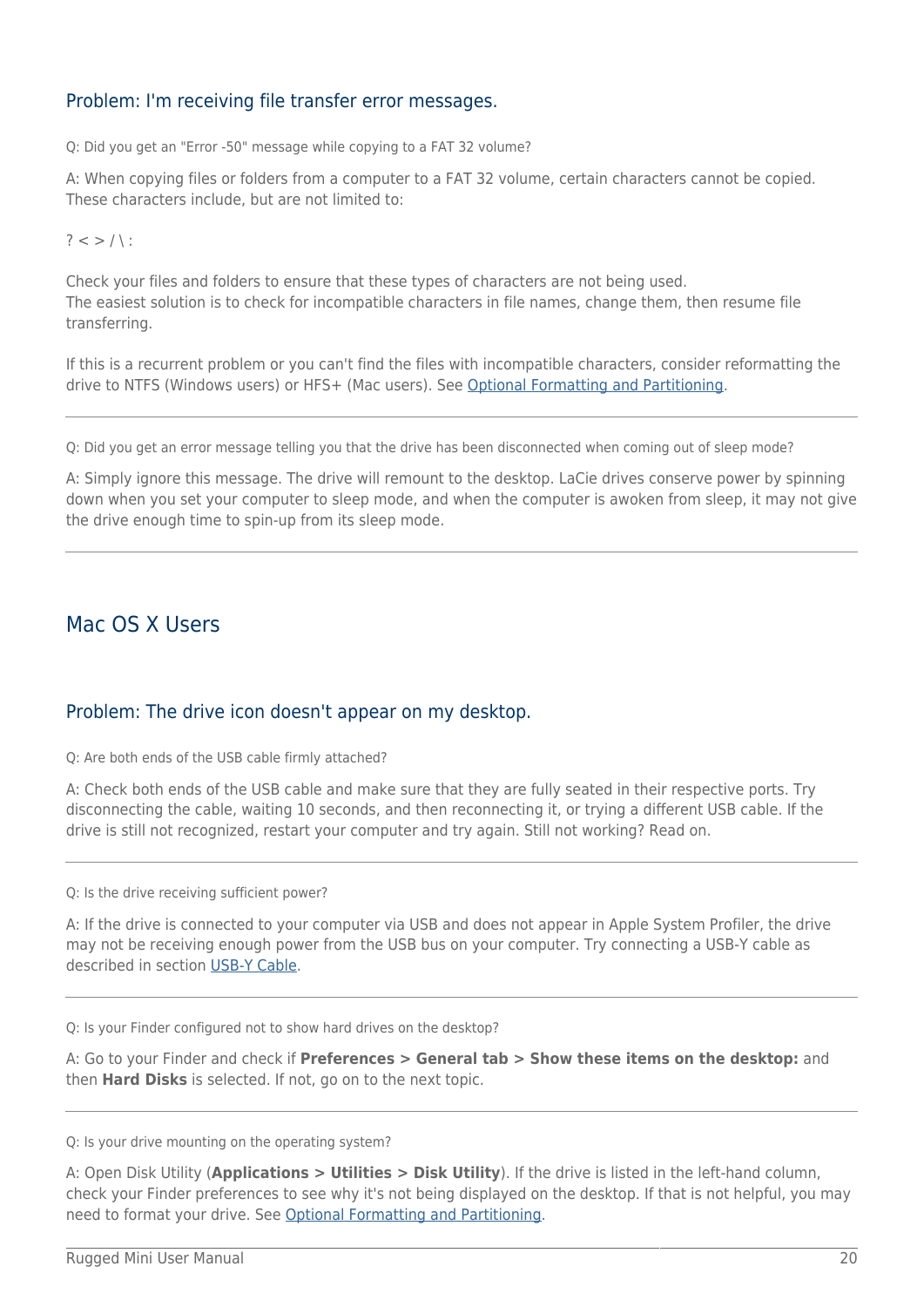Q: Does your computer's configuration meet the minimum system requirements for use with this drive?

A: Please refer to the product packaging or consult the product support web page at [www.lacie.com/support/](http://www.lacie.com/support/) to check the minimum system requirements.

Q: Did you follow the correct installation steps for the specific interface and operating system?

A: Review the installation steps in [Getting Connected.](http://manuals.lacie.com/en/manuals/rugged-mini/connection) Check if you've misunderstood or omitted a step or followed instructions for a different configuration (such as interface or operating system).

Still not working? There may be a hardware defect or other problem. Time to contact [www.lacie.com/support/.](https://www.lacie.com/support/)

### Windows XP, 2000, Vista, and Windows 7 Users

#### Problem: The drive icon doesn't appear in My Computer/Computer.

Q: Are both ends of the USB cable firmly attached?

A: Check both ends of the USB cable and make sure that they are fully seated in their respective ports. Try disconnecting the cable, waiting 10 seconds, and then reconnecting it, or trying a different USB cable. If the drive is still not recognized, restart your computer and try again. Still not working? Read on.

Q: Is the drive receiving sufficient power?

A: If the drive is connected to your computer via USB and does not appear in Disk Manager, the drive may not be receiving enough power from the USB bus on your computer. Try connecting a USB-Y cable as described in section [USB-Y Cable](http://manuals.lacie.com/en/manuals/rugged-mini/cables#usb-y-cable).

Q: Is the drive listed in Device Manager?

A: All LaCie drives appear in at least one place in Device Manager.

To access Device Manager, click on **Start** and select **Run** from the menu. In Windows Vista, the 'Run' option doesn't appear by default, so press [Windows-button] and [R] on your keyboard.

Enter the command: **devmgmt.msc**

Click **OK** and the Device Manager program will open. For troubleshooting, look in the **Disk Drives** section. It might be necessary to click on **+** on the left side.

If you're not sure if your drive is listed, unplug it, then reconnect it. The entry that changes is your LaCie drive.

Q: Does your disk not appear at all?

A: Proceed to physical troubleshooting topics above.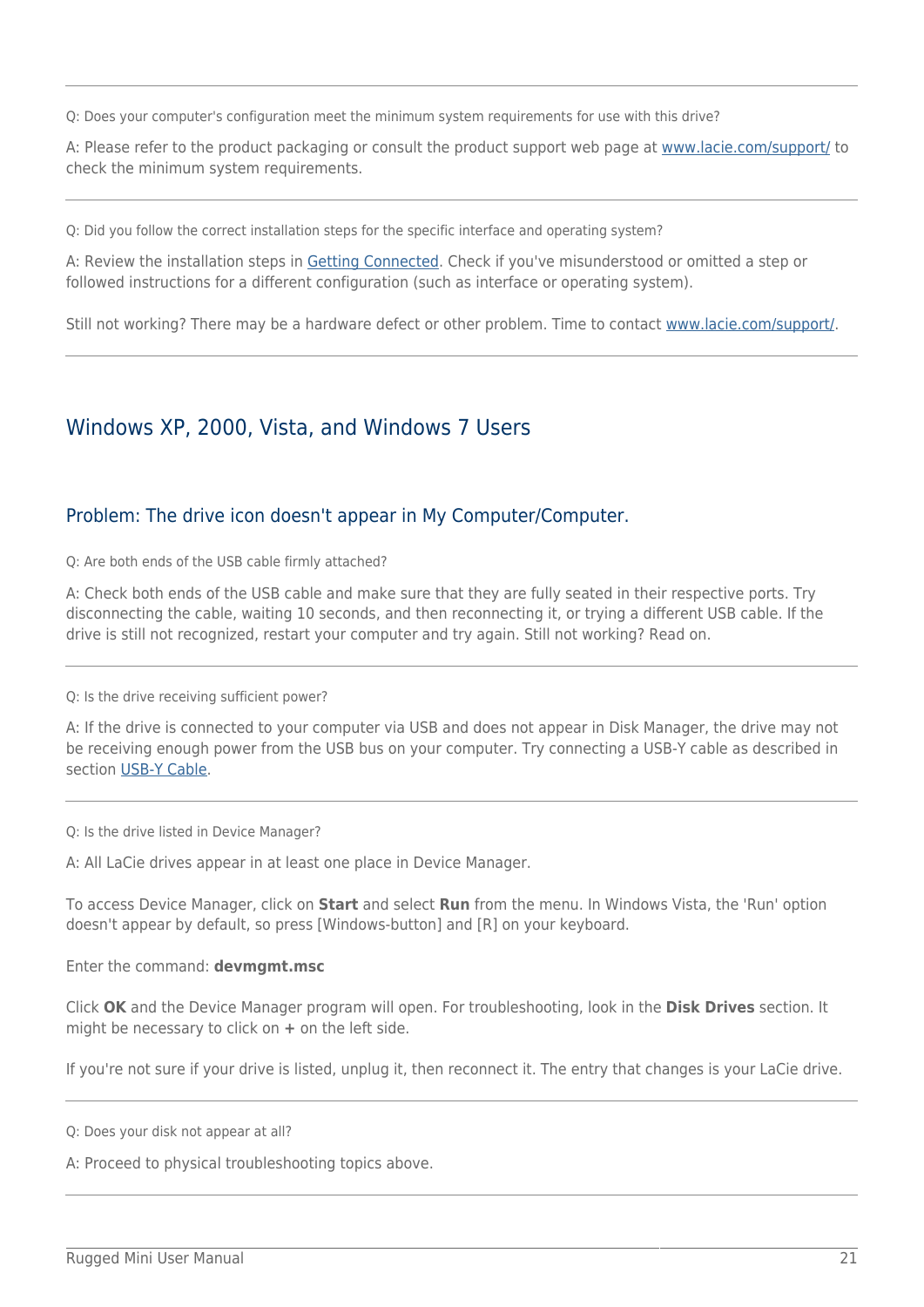Q: Is your drive listed next to an unusual icon?

A: Windows Device Manager can usually provide information about failures in accessories. It does not display the exact cause, or a solution, but it can assist in troubleshooting most problems.

A problematic device can be found by its unusual icon. Instead of the normal icon based on the type of device, it is instead an exclamation point, question mark, or an X.

Right-click this icon, then choose **Properties**. The **General** tab will show why the device is not working.

Still not working? There may be a hardware defect or other problem. Time to contact [www.lacie.com/support/.](https://www.lacie.com/support/)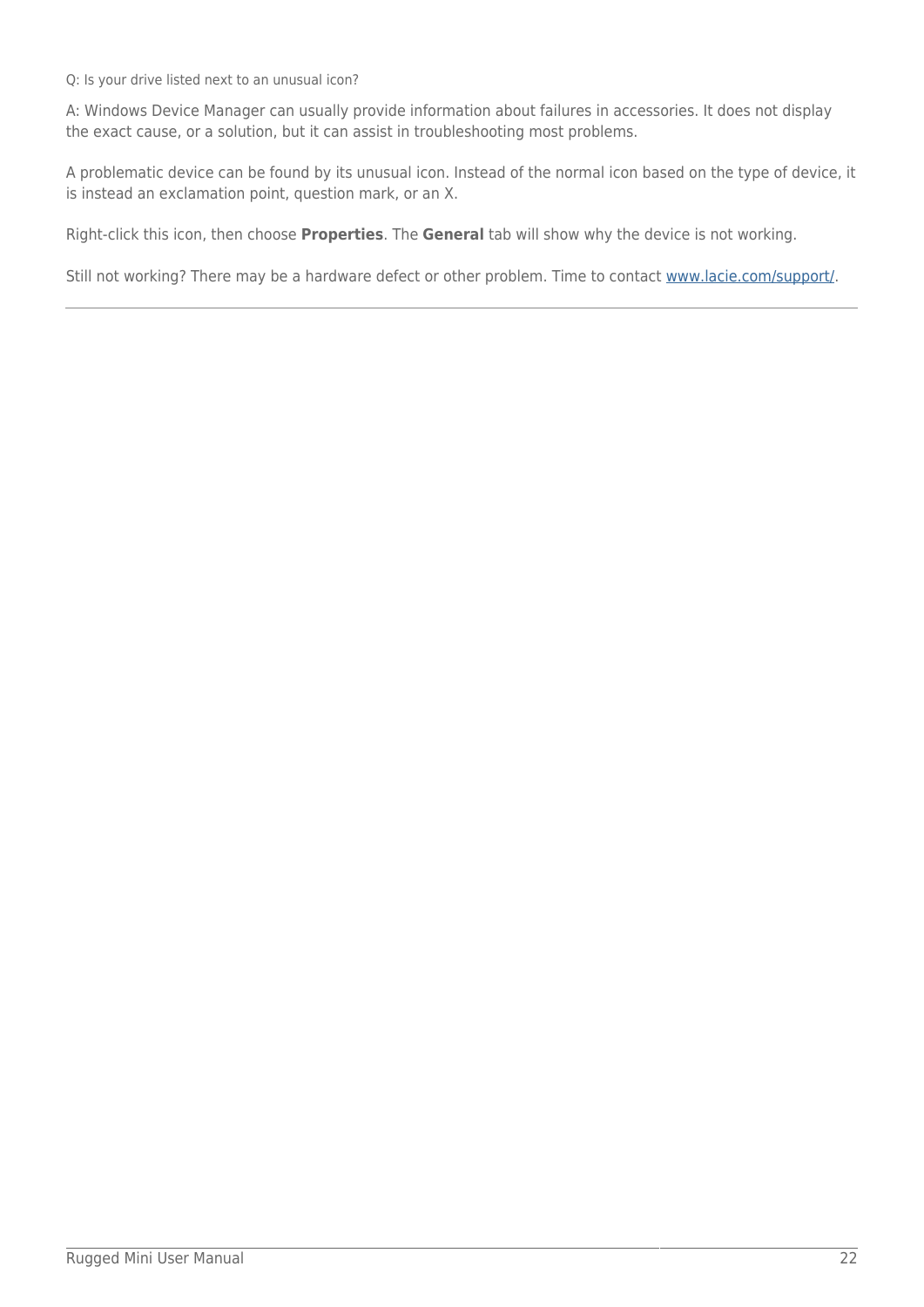# **PRECAUTIONS**

**Caution:** Modifications not authorized by the manufacturer may void the user's authority to operate this device.

**Important info:** Any loss, corruption or destruction of data while using a LaCie drive is the sole responsibility of the user, and under no circumstances will LaCie be held liable for the recovery or restoration of this data. To help prevent the loss of your data, LaCie highly recommends that you keep TWO copies of your data; one copy on your external hard disk, for instance, and a second copy either on your internal hard disk, another external hard disk or some other form of removable storage media. If you would like more information on backup, please refer to our website.

**Important info:** 1TB (Terabyte) =  $1,000GB$ .  $1GB = 1000MB$ .  $1MB = 1,000,000$  Bytes. Total accessible capacity varies depending upon operating environment (typically up to 10% less per TB).

## HEALTH AND SAFETY PRECAUTIONS

- Only qualified persons are authorized to carry out maintenance on this device.
- Read this User Manual carefully and follow the correct procedure when setting up the device.
- Do not open a disk drive or attempt to disassemble or modify it. Never insert any metallic object into the drive to avoid any risk of electrical shock, fire, short-circuiting or dangerous emissions. The disk drive shipped with your LaCie hard drive contains no user-serviceable parts. If it appears to be malfunctioning, have it inspected by a qualified LaCie Technical Support representative.
- Never expose your device to rain, or use it near water, or in damp or wet conditions. Never place objects containing liquids on the LaCie hard drive, as they may spill into its openings. Doing so increases the risk of electrical shock, short-circuiting, fire or personal injury.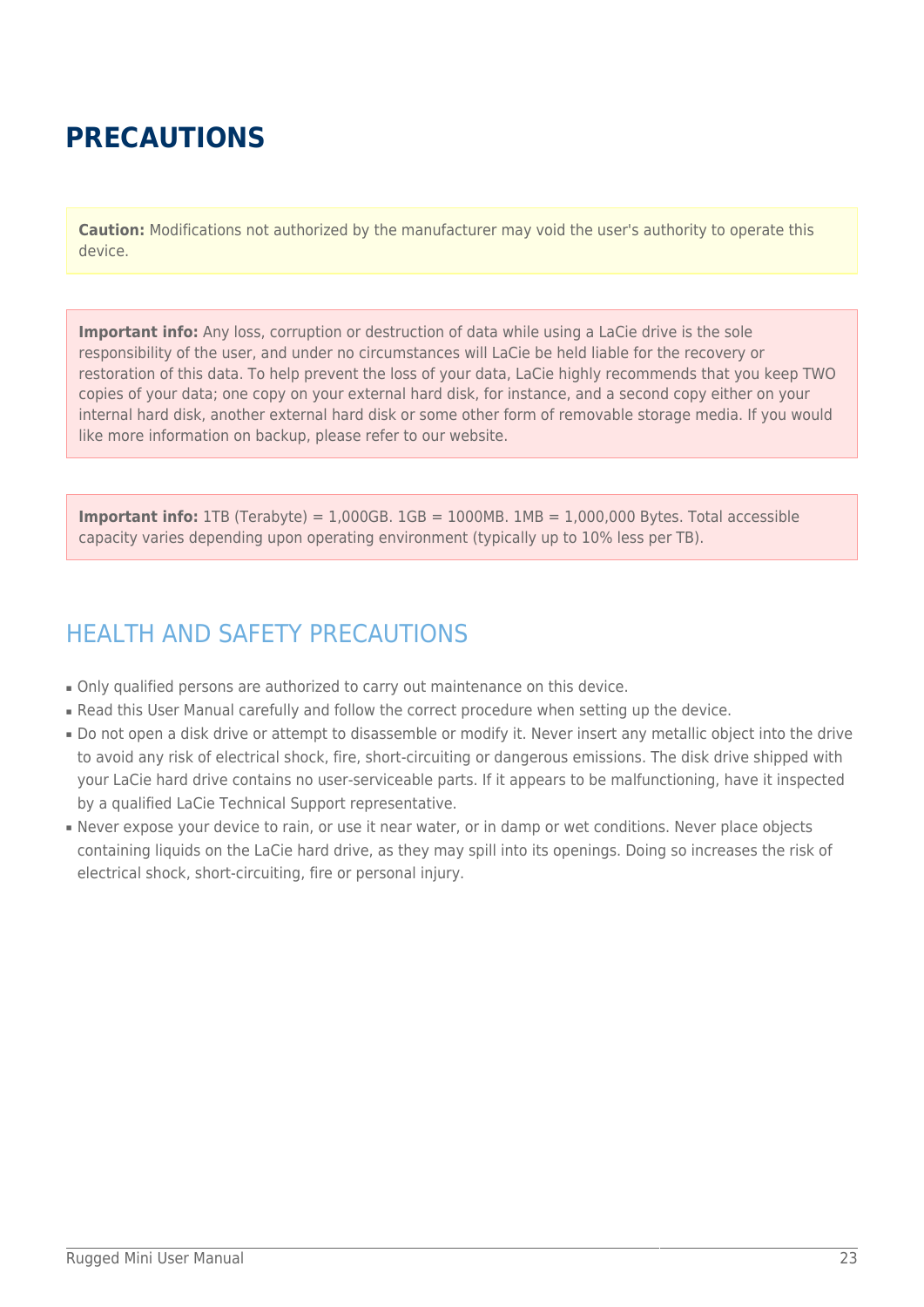## GENERAL USE PRECAUTIONS

- Do not expose the LaCie hard drive to temperatures outside the range of  $5^{\circ}$  C to 30° C (41° F to 86° F); or to operational humidity beyond 10-80%, non-condensing, or non-operating humidity beyond 5-90%, non-condensing. Doing so may damage the LaCie hard drive or disfigure its casing. Avoid placing your LaCie hard drive near a source of heat or exposing it to sunlight (even through a window). Inversely, placing your LaCie hard drive in an environment that is too cold may damage the unit.
- Rated cooling for altitudes up to 2000 meters.
- Do not use the LaCie hard drive near other electrical appliances such as televisions, radios or speakers. Doing so may cause interference which will adversely affect the operation of the other products.
- Do not place the LaCie hard drive near sources of magnetic interference, such as computer displays, televisions or speakers. Magnetic interference can affect the operation and stability of your LaCie hard drive.
- Never use excessive force on your LaCie hard drive. If you detect a problem, consult the troubleshooting section in this manual.
- Protect your LaCie hard drive from excessive exposure to dust during use or storage. Dust can build up inside the device, increasing the risk of damage or malfunction.
- Never use benzene, paint thinners, detergent or other chemical products to clean the outside of the LaCie hard drive. Such products will disfigure and discolor the casing. Instead, use a soft, dry cloth to wipe the device.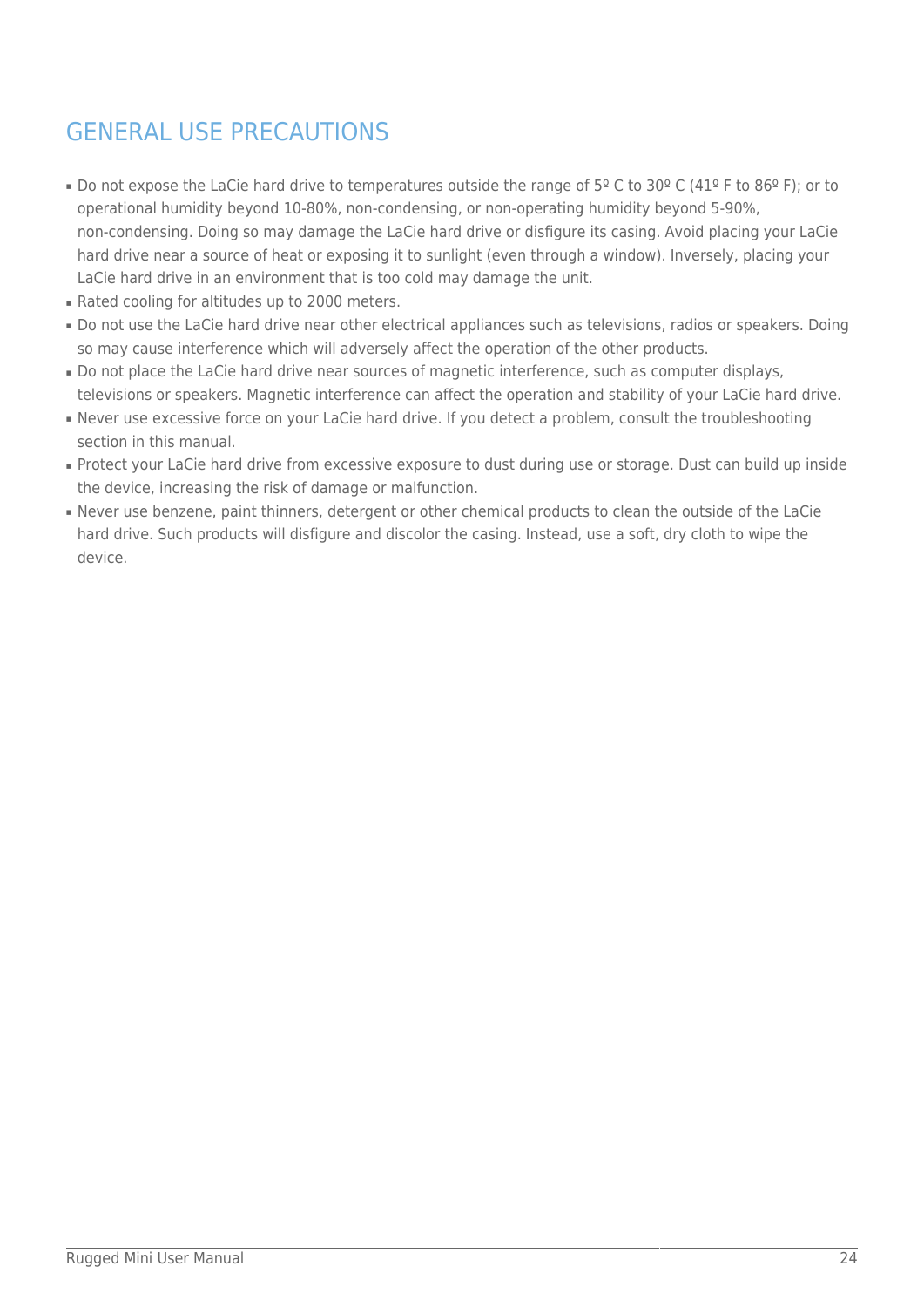# **WARRANTY INFORMATION**

LaCie offers first-rate service and support through our generous three-tiered warranty policy. Our 1-, 2-, 3-, and 5-year policies include comprehensive, complimentary web-based resources, expert in-house technical support, and worldwide repair and/or replacement coverage. To benefit from this warranty, please contact LaCie Support at [www.lacie.com/us/support](http://www.lacie.com/us/support/index.htm) where you can find online support and contact information. You may also contact representatives at the original point of purchase who will be able to help guide you.

Standard warranties vary depending on the product. To verify your product's warranty status and to see which standard warranty is included with your product, type in your product's serial number at

[www.lacie.com/us/support.](http://www.lacie.com/us/support/index.htm) If no warranty is listed under your product's name, this means that the warranty has expired.

## WARRANTY UPGRADES

If you wish to extend your warranty coverage, you can purchase Silver, Gold, or Platinum Care or Advanced Exchange. For details, see [www.lacie.com/warranties.](http://www.lacie.com/warranties)

## LEGAL INFORMATION

A standard LaCie limited warranty is included with all products. Please read the terms and conditions below.

### LaCie Limited Warranty Policy

LaCie ("LaCie") warrants, to the original purchaser, that this equipment shall be free of defects in materials and workmanship for a period of one (1), two (2), three (3), or five (5) years, depending on the model, from LaCie's date of original shipment when the equipment is used normally and is properly serviced when needed. If you discover a defect covered by the warranty set forth above, your sole and exclusive remedy will be for LaCie, in its sole discretion to (i) repair or replace the product at no charge to you; or, if a repaired unit or replacement product is not available, (ii) to refund the current market value of your product. You acknowledge and agree that replacement product, at the sole option of LaCie, may be a new product or a remanufactured product. In order to receive the remedy set forth above, you must return the product during the warranty period and include with each returned product (i) a copy of your original purchase invoice to verify your warranty; (ii) a Return Material Authorization number; (iii) your name, address and telephone number; (iv) a copy of the bill of sale bearing the appropriate LaCie serial numbers as proof of date of original retail purchase; and (v) a description of the problem. The customer must pay all transportation costs for a returned product. The product will need to be returned to LaCie within the country of original retail purchase. This warranty applies only to hardware products; LaCie software, media, and manuals are licensed and warranted pursuant to separate written agreement. This warranty does not apply if the product has been misused or has been damaged by accident, abuse, misuse, or misapplication; if it has been modified without permission of LaCie; or if any LaCie serial number has been removed or defaced. If a customer has purchased a LaCie Advance Care Option (ACO) to go with this equipment, the ACO shall be valid for three (3) years from activation.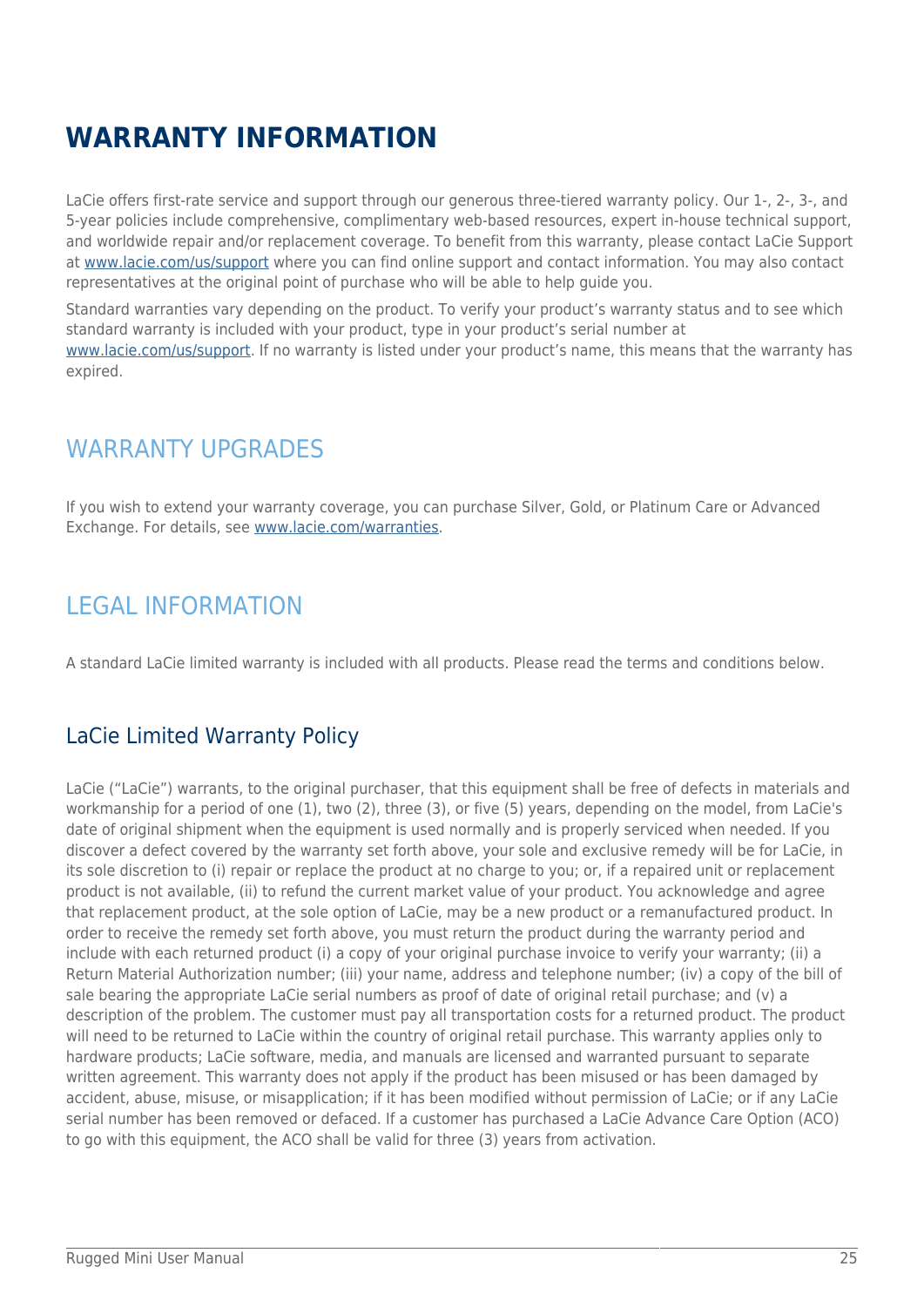EXCEPT FOR THE LIMITED WARRANTY SET FORTH ABOVE, ALL PRODUCTS ARE SOLD "AS IS" AND LACIE EXPRESSLY DISCLAIMS ALL WARRANTIES OF ANY KIND, WHETHER EXPRESS, IMPLIED OR STATUTORY, INCLUDING THE IMPLIED WARRANTIES OF MERCHANTABILITY, NONINFRINGEMENT AND FITNESS FOR A PARTICULAR PURPOSE. WITHOUT FURTHER LIMITING THE GENERALITY OF THE FOREGOING, DOES NOT WARRANT (1) THE PERFORMANCE OR RESULTS OBTAINED FROM USING THIS PRODUCT, (2) THAT THE PRODUCT IS APPROPRIATE FOR THE CUSTOMER'S PURPOSES, (3) THE MANUAL IS ERROR FREE, OR (4) THAT NO DATA WILL BE LOST WHILE USING THE PRODUCT. THE ENTIRE RISK AS TO THE RESULTS AND PERFORMANCE IS ASSUMED BY THE CUSTOMER. THE WARRANTY AND REMEDIES SET FORTH ABOVE ARE EXCLUSIVE AND IN LIEU OF ALL OTHERS, ORAL OR WRITTEN, EXPRESS OR IMPLIED.

### EXCLUSIONS AND LIMITATIONS

This Limited Warranty applies only to hardware products manufactured by or for LaCie that can be identified by the "LaCie" trademark, trade name, or logo affixed to them. The Limited Warranty does not apply to any non-LaCie hardware products or any software, even if packaged or sold with LaCie hardware. Manufacturers, suppliers, or publishers, other than LaCie, may provide their own warranties to the end user purchaser, but LaCie, in so far as permitted by law, provides their products "as is". Software distributed by LaCie with or without the LaCie brand name (including, but not limited to system software) is not covered under this Limited Warranty. Refer to the licensing agreement accompanying the software for details of your rights with respect to its use.

LaCie does not warrant that the operation of the product will be uninterrupted or error-free. LaCie is not responsible for damage arising from failure to follow instructions relating to the product's use. This warranty does not apply: (a) to consumable parts, unless damage has occurred due to a defect in materials or workmanship; (b) to cosmetic damage, including but not limited to scratches, dents and broken plastic on ports; © to damage caused by use with non-LaCie products; (d) to damage caused by accident, abuse, misuse, flood, fire, earthquake or other external causes; (e) to damage caused by operating the product outside the permitted or intended uses described by LaCie; (f) to damage caused by service (including upgrades and expansions) performed by anyone who is not a representative of LaCie or a LaCie Authorized Service Provider; (g) to a product or part that has been modified to alter functionality or capability without the written permission of LaCie; or (h) if any LaCie serial number on the product has been removed or defaced.

No LaCie dealer, agent, or employee is authorized to make any modification, extension, or addition to this warranty.

Any loss, corruption or destruction of data while using a LaCie drive is the sole responsibility of the user, and under no circumstances will LaCie be held liable for the recovery or restoration of this data. To help prevent the loss of your data, LaCie highly recommends that you keep TWO copies of your data; one copy on your external hard disk, for instance, and a second copy either on your internal hard disk, another external hard disk or some other form of removable storage media. LaCie offers a complete line of CD and DVD drives. If you would like more information on backup, please refer to our website.

LACIE IS NOT RESPONSIBLE FOR SPECIAL, INCIDENTAL, OR CONSEQUENTIAL DAMAGES RESULTING FROM ANY BREACH OF WARRANTY, OR UNDER ANY LEGAL THEORY, INCLUDING LOST PROFITS, DOWNTIME, GOODWILL, DAMAGE TO OR REPLACEMENT OF EOUIPMENT AND PROPERTY, AND ANY COSTS OF RECOVERING. REPROGRAMMING, OR REPRODUCING ANY PROGRAM OR DATA STORED IN OR USED WITH LACIE PRODUCTS EVEN IF IT HAS BEEN ADVISED OF THE POSSIBILITY OF SUCH DAMAGES.

Some states do not allow the exclusion or limitation of implied warranties or liability for incidental or consequential damages, so the above limitation or exclusion may not apply to you. This warranty gives you specific legal rights, and you may have other rights, which vary from state to state.

Your opening of your package, your use of the product, or your return of the enclosed Registration Card acknowledges that you have read and agree to the terms of this Agreement. You further agree that it is the complete and exclusive state of the agreement between us and supersedes any proposal or prior agreement, oral or written, and any other communications between us relating to the subject matter of this Agreement.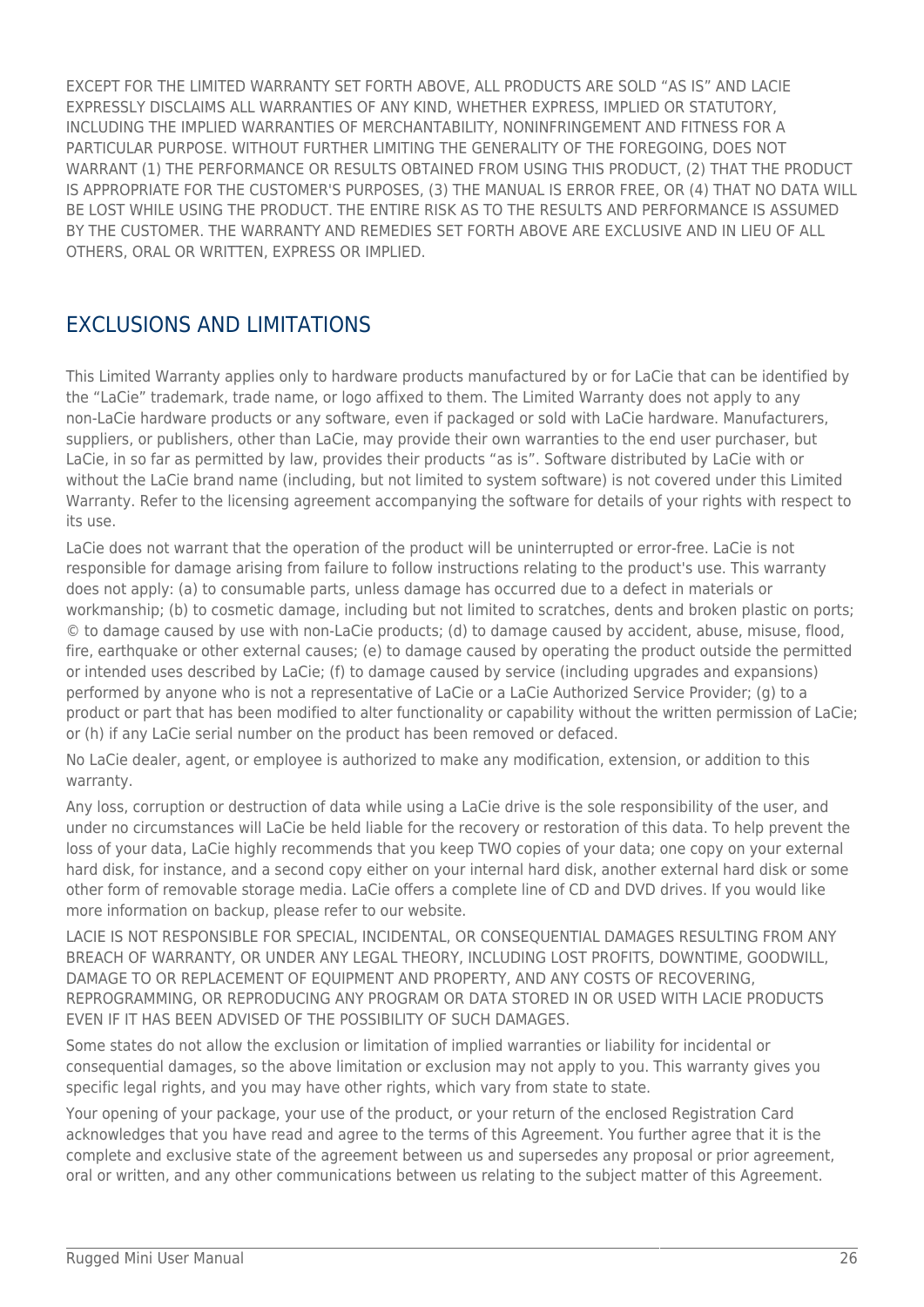Read carefully all information related to warranty and precautions of use of your new LaCie product in the user manual.

For products purchased in the United States, you may contact LaCie at 7555 Tech Center Drive, Tigard, Oregon 97223 USA. Email: [sales@lacie.com.](mailto:sales@lacie.com) Website: [www.lacie.com](http://www.lacie.com). Customer service: 503-844-4503.

### Service DOA

On rare occasions, a newly purchased LaCie product may be delivered in non-working order. We are working to avoid these issues, but unfortunately, these situations may arise from time to time. Within the 15 calendar days of purchase, should you experience an issue with your new LaCie product, we ask you to return the product to the place where it was originally bought. You will be required to give a proof of purchase.

### Customer Warning

Please be sure to back up your data before returning your drive to LaCie for repair. LaCie cannot under any circumstances guarantee the integrity of data remaining on a returned drive. We make no provisions for data recovery and cannot be held liable for any data loss on drives or media returned to LaCie.

All products returned to LaCie must be securely packaged in their original box and shipped with postage prepaid, except for Products registered under the Advance Care Option.

## NOTE TO AUSTRALIAN CUSTOMERS

Our goods come with guarantees that cannot be excluded under the Australian Consumer Law. You are entitled to a replacement or refund for a major failure and for compensation for any other reasonably foreseeable loss or damage. You are also entitled to have the goods repaired or replaced if the goods fail to be of acceptable quality and the failure does not amount to a major failure.

Contact us:

LaCie Australia, 6/151 Beauchamp Rd, Matraville NSW 2036 AUSTRALIA Phone: 02 8063 3711 Email: [info.au@lacie.com](mailto:info.au@lacie.com)

For fast technical support, create a support ticket after registering your product at [www.lacie.com/au/register.](http://www.lacie.com/au/register)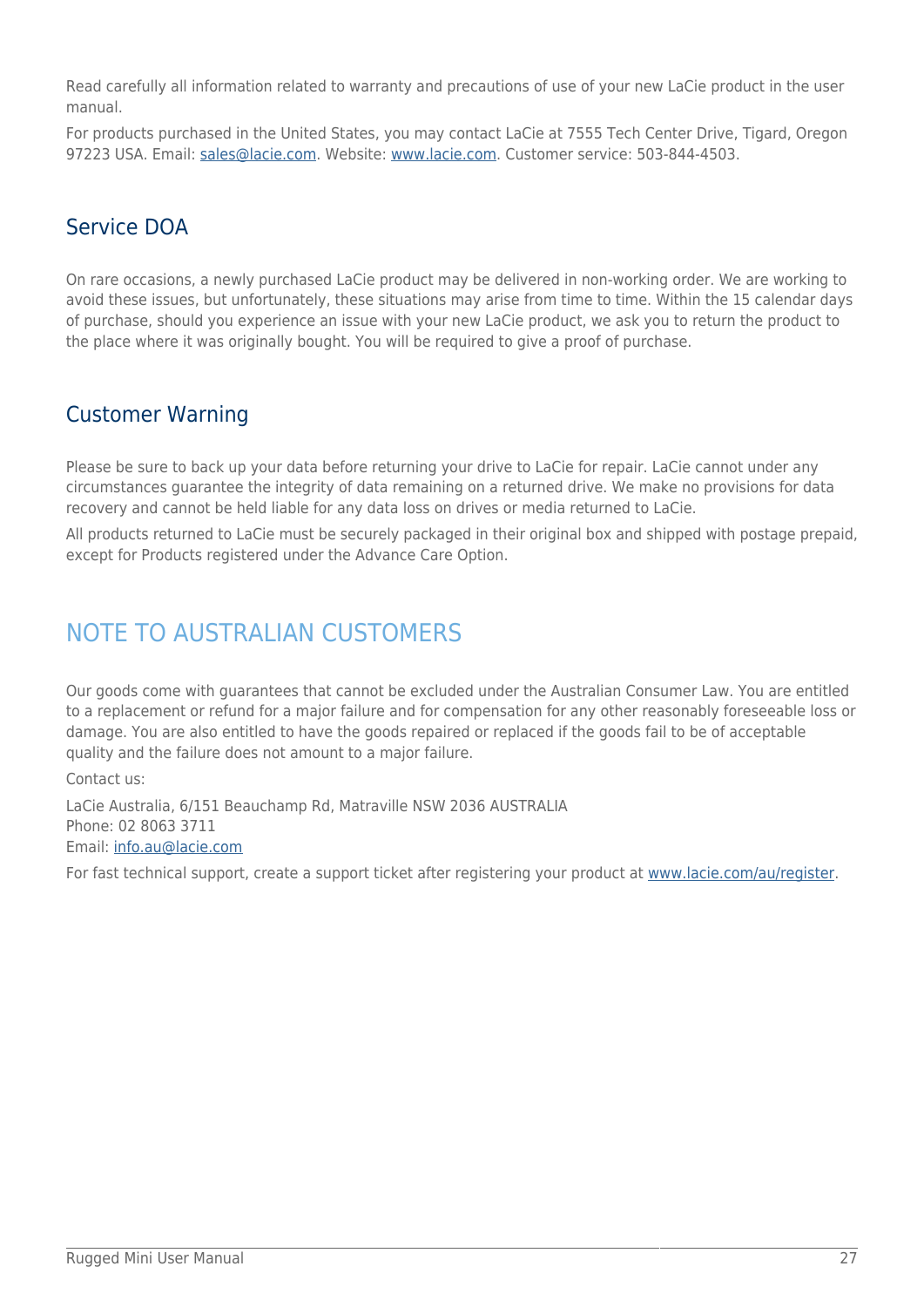# **LEGAL INFO**

## **COPYRIGHTS**

Copyright © 2015 LaCie. All rights reserved. No part of this publication may be reproduced, stored in a retrieval system, or transmitted in any form or by any means, electronic, mechanical, photocopying, recording or otherwise, without the prior written consent of LaCie.

## **CHANGES**

The material in this document is for information only and subject to change without notice. While reasonable efforts have been made in the preparation of this document to assure its accuracy, LaCie assumes no liability resulting from errors or omissions in this document, or from the use of the information contained herein. LaCie reserves the right to make changes or revisions in the product design or the product manual without reservation and without obligation to notify any person of such revisions and changes.

## FEDERAL COMMUNICATION COMMISSION INTERFERENCE STATEMENT

This equipment has been tested and found to comply with the limits for a Class B digital device, pursuant to Part 15 of the FCC Rules. These limits are designed to provide reasonable protection against harmful interference in a residential installation. This equipment generates, uses and can radiate radio frequency energy and, if not installed and used in accordance with the instructions, may cause harmful interference to radio communications. However, there is no guarantee that interference will not occur in a particular installation. If this equipment does cause harmful interference to radio or television reception, which can be determined by turning the equipment off and on, the user is encouraged to try to correct the interference by one of the following measures:

- 1. Reorient or relocate the receiving antenna.
- 2. Increase the separation between the equipment and receiver.
- 3. Connect the equipment into an outlet on a circuit different from that to which the receiver is connected.
- 4. Consult the dealer or an experienced radio/TV technician for help.

FCC Caution: Any changes or modifications not expressly approved by the party responsible for compliance could void the user's authority to operate this equipment.

This device complies with Part 15 of the FCC Rules. Operation is subject to the following two conditions: (1) This device may not cause harmful interference, and (2) this device must accept any interference received, including interference that may cause undesired operation.

**Important info: FCC Radiation Exposure Statement:** This equipment complies with FCC radiation exposure limits set forth for an uncontrolled environment. This equipment should be installed and operated with minimum distance 20 cm between the radiator & your body.

This transmitter must not be co-located or operating in conjunction with any other antenna or transmitter. The availability of some specific channels and/or operational frequency bands are country dependent and are